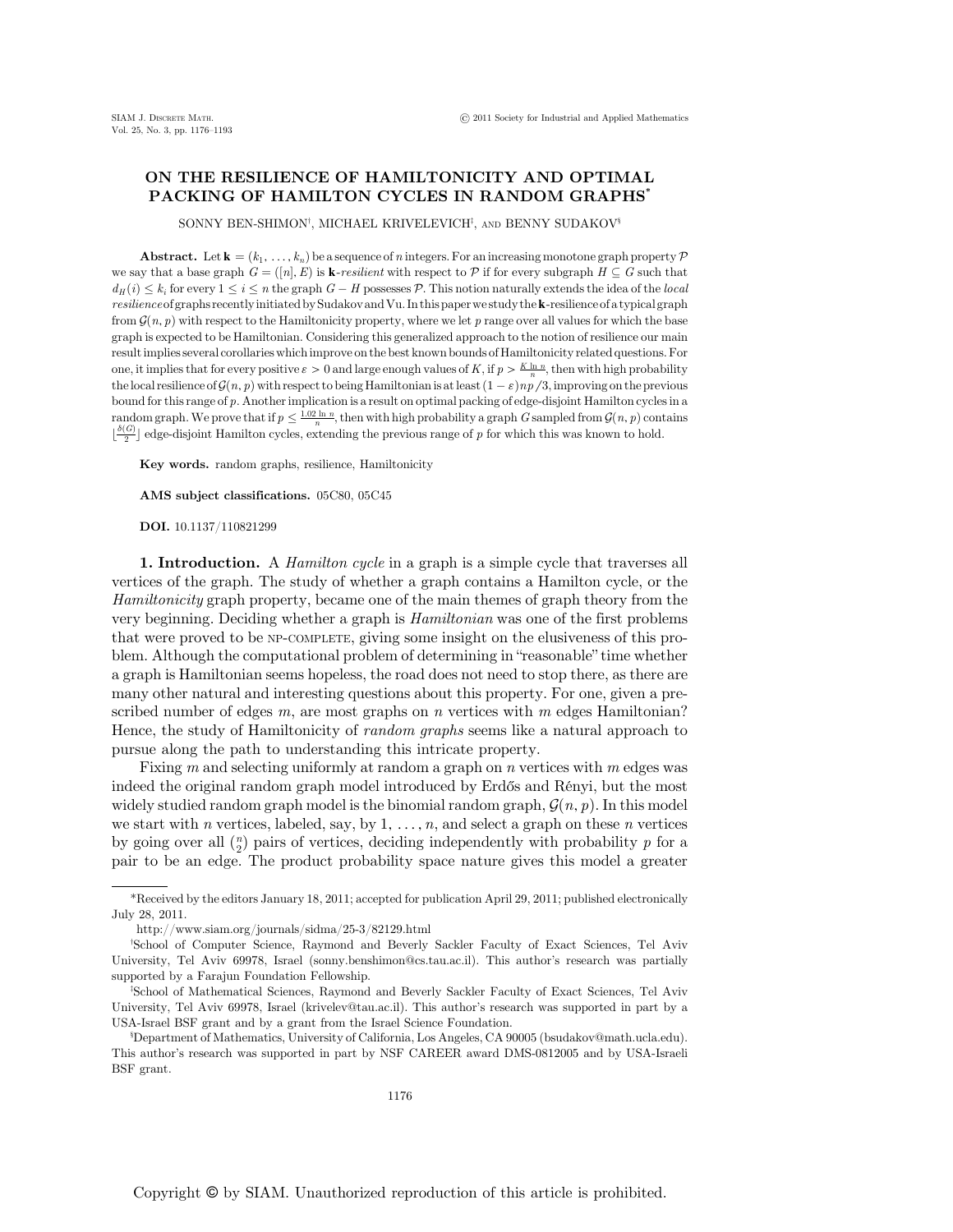appeal than the original one, but they are indeed very much related and, in a sense, equivalent (see monographs [7] and [16] for a thorough introduction to the subject of random graphs). We note that we will sometimes abuse the notation and use  $\mathcal{G}(n, p)$  to denote both the distribution on the graphs just described and a random sample from this distribution; which of the two should be clear from the context.

We denote by  $HAM$  the graph property of having a Hamilton cycle. One of the cornerstone results in the theory of random graphs is that of Bollobás [6] and of Komlós and Szemerédi [18], who proved that if  $G \sim \mathcal{G}(n, p)$  for  $p \ge \frac{\ln n + \ln \ln n + \omega(1)}{n}$  (where  $\omega(1)$  is any function tending to infinity with the number of vertices, n), then with high probability  $(w.h.p.)^1$   $G \in HAM$ . It is fairly easy to show (see, e.g., [7, Chapter 3]) that if  $p \leq \frac{\ln n + \ln \ln n - \omega(1)}{n}$ , then w.h.p. G contains at least one vertex of degree smaller than 2 (and hence is not Hamiltonian). This idea not only gives a very precise range of  $p$  for which the typical graph from  $\mathcal{G}(n, p)$  is Hamiltonian, but it also suggests that the bottleneck for  $HAM$  (at least for small values of p) stems from the vertices of low degree.

**1.1. Types of resilience.** Let  $P$  be a monotone increasing graph property (i.e., a family of graphs on the same vertex set that is closed under the addition of edges and isomorphism). Counting the minimal number of edges one needs to remove from a base graph G in order to obtain a graph not in  $P$  may, arguably, seem like one of the most natural questions to consider. Indeed, this notion, which is now commonly denoted by the global resilience of G with respect to P (or the *edit distance* of G with respect to P) is one of the fundamental questions in extremal combinatorics. This field can be traced back to the celebrated theorem of Turán [24] which states (in this terminology) that the complete graph  $K_n$  on *n* vertices has global resilience  $\frac{n}{2}(\frac{n}{r}-1)$  (assuming *r* divides *n*) with respect to containing a copy of K divides *n*) with respect to containing a copy of  $K_{r+1}$ .

For some graph properties of a global nature, such as  $HAM$  or being connected, the removal of all edges incident to a vertex of minimum degree is enough to destroy them, hence supplying a trivial upper bound on the global resilience of any graph with respect to these properties. For such properties the notion of global resilience does not seem to convey what one would expect from such a distance measure. One would like to gain some control of the number of edges incident to a single vertex that can be removed. To pursue this approach, for a given base graph  $G = ([n], E)$  one would like to gain a better understanding of the possible degree sequences of subgraphs  $H$  of  $G$  for which the graph  $G-H$  possesses the property  $\mathcal{P}$ .

Let  $\mathbf{a} = (a_1, \ldots, a_n)$  and  $\mathbf{b} = (b_1, \ldots, b_n)$  be two sequences of n numbers. We write  $\mathbf{a} \leq \mathbf{b}$  if  $a_i \leq b_i$  for every  $1 \leq i \leq n$ . Given a graph G on vertex set [n], we denote its degree sequence by  $\mathbf{d}_G = (d_G(1), \ldots, d_G(n)).$ 

DEFINITION 1.1. Let  $G = ([n], E)$  be a graph. Given a sequence  $\mathbf{k} = (k_1, \ldots, k_n)$  and a monotone increasing graph property  $P$ , we say that  $G$  is  $\mathbf k$ -resilient with respect to the property P if for every subgraph  $H \subseteq G$  such that  $\mathbf{d}_H \leq \mathbf{k}$ , we have  $G - H \in \mathcal{P}$ .

It was Sudakov and Vu [23] who initiated the systematic study of such a notion, albeit stated a little differently. In their original work the object of study was the minimum value of the maximum degree of a non-k-resilient sequence. They coined this parameter as the *local resilience* of a graph with respect to  $P$ . We will use the following notation to denote this parameter:

 $r_{\ell}(G,\mathcal{P})=\min\{r:\exists H\subseteq G \text{ such that } \Delta(H)=r\text{ and } G\setminus H\notin \mathcal{P}\}.$ 

<sup>&</sup>lt;sup>1</sup>In this paper, we say that a sequence of events  $\mathcal{A}_n$  in a random graph model occurs w.h.p. if the probability of  $\mathcal{A}_n$  tends to 1 as the number of vertices  $n$  tends to infinity.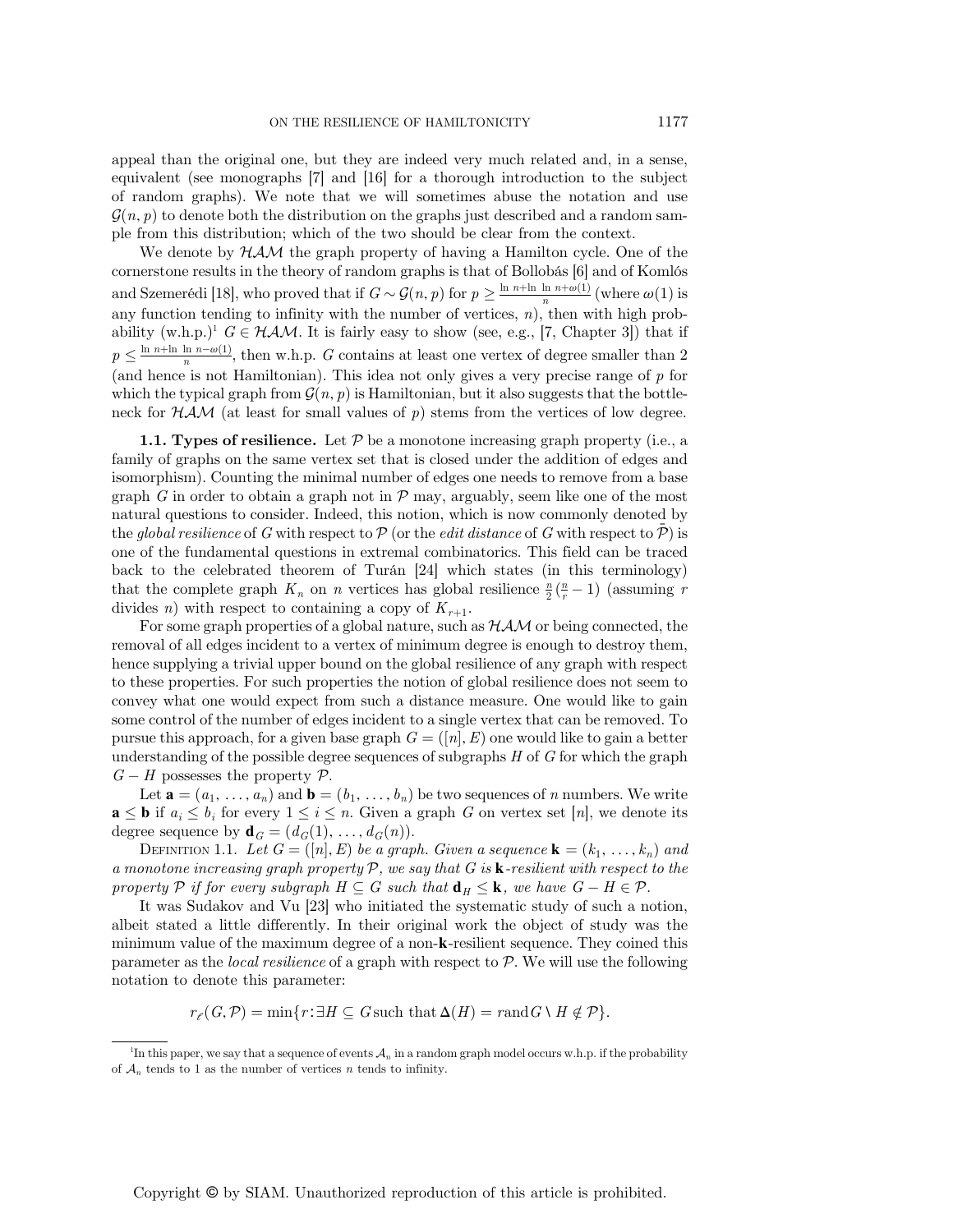So, for local resilience, there is a uniform constraint on the number of deletions of edges incident to a single vertex. Although not explicitly, the study of local resilience lies in the heart of previous results in classical graph theory. In fact, one of the cornerstone results in the study of  $HAM$  is the classical theorem of Dirac (see, e.g., [12, Theorem 10.1.1]), which states (in this terminology) that  $K_n$  has local resilience  $n/2$ with respect to  $HAM$ . As has already been pointed out in [23], there seems to be a duality between the global or local nature of the graph property at hand and the type of resilience that is more natural to consider. More specifically, global resilience seems to be a more appropriate notion for studying *local* properties (e.g., containing a copy of  $K_k$ , whereas for global properties (e.g., being Hamiltonian), the study of local resilience appears to be more natural.

This study of resilience has gained popularity, and in a relatively short period of time quite a few research papers have studied this and related distance notions [23, [14], [11], [19], [3], [2], [5], [9], [20], [15], [4]. This evolving body of research explored the resilience with respect to many graph properties, where the base graph of focus was mainly the binomial random graph  $\mathcal{G}(n, p)$  and graphs from families of pseudorandom graphs. In one of the subsequent papers of Dellamonica et al. [11], a more refined version of local resilience was considered. Consider a graph  $G$  with degree sequence **d**. The authors of [11] defined the local resilience of G with respect to  $\mathcal P$  as the maximal value of  $0 \le \alpha \le 1$  for which a graph G is  $(\alpha \mathbf{d})$ -resilient with respect to P. This notion is a little more robust than the original definition of local resilience as it can also deal with degree sequences of irregular graphs. The term k-resilience is a further generalization on the same theme. The main motivation for studying this more general notion is that it allows us to give a unified approach to several problems, as will be exposed.

1.2. Previous work. One of the first local resilience problems Sudakov and Vu [23] considered was the local resilience problem of  $\mathcal{G}(n, p)$  with respect to  $HAM$ . They provided both an upper bound and a lower bound for this parameter for almost the whole range of p. First, note that by the threshold probability for minimum degree 2, the local resilience parameter becomes interesting only for  $p \ge \frac{\ln n + \ln \ln n + \omega(1)}{n}$  (as for lower values of  $p$ , it is by definition equal to zero for non-Hamiltonian graphs, which w.h.p. is the case in this range). As an upper bound they proved that for every  $0 \le p \le 1$  w.h.p.

(1.1) 
$$
r_{\ell}(\mathcal{G}(n, p), \mathcal{HAM}) \leq \frac{np}{2}(1 + o(1)).
$$

Maybe more importantly, the lower bound they proved states that for every  $\delta, \varepsilon > 0$ , if  $p \geq \frac{\ln^{2+\delta} n}{n}$ , then w.h.p.  $r_{\ell}(\mathcal{G}(n, p), \mathcal{HAM}) \geq \frac{np}{2}(1-\varepsilon)$ , which essentially settles the pro-<br>blem for this range of p. Note that in fact this can be viewed as a far reaching generalization of Dirac's theorem. Frieze and Krivelevich in [14] studied this problem for the range of p "shortly after"  $\mathcal{G}(n, p)$  becomes Hamiltonian w.h.p., but the lower bound they obtained in this range is weaker. They proved that there exist absolute constants  $\alpha, C > 0$  such that for every  $p \geq \frac{C \ln n}{n}$  w.h.p.  $r_{\ell}(\mathcal{G}(n, p), \mathcal{HAM}) \geq \alpha np$ . Recently, the authors in [5] im-<br>proved on the above by showing that for every  $\epsilon > 0$  there exists an absolute constant proved on the above by showing that for every  $\varepsilon > 0$  there exists an absolute constant  $C > 0$  such that if  $p \geq \frac{C \ln n}{n}$ , then w.h.p.  $r_{\ell}(\mathcal{G}(n, p), \mathcal{HAM}) \geq \frac{np}{6} (1 - \varepsilon)$ . It is plausible that w.h.p.  $r_{\ell}(\mathcal{G}(n, p), \mathcal{HAM}) = \frac{np}{2}(1 \pm o(1))$  as soon as  $p \gg \frac{\log n}{n}$ , but the above-mentioned results still leave a gap to fill. In this work we make some progress on this front, but, alas, we are unable to close the gap completely.

A related question is the number of edge-disjoint Hamilton cycles one can have in a graph. Nash–Williams [21] asserted that Dirac's sufficient condition for a Hamilton cycle in fact guarantees at least  $\left[\frac{5n}{224}\right]$  edge-disjoint Hamilton cycles. Quite recently,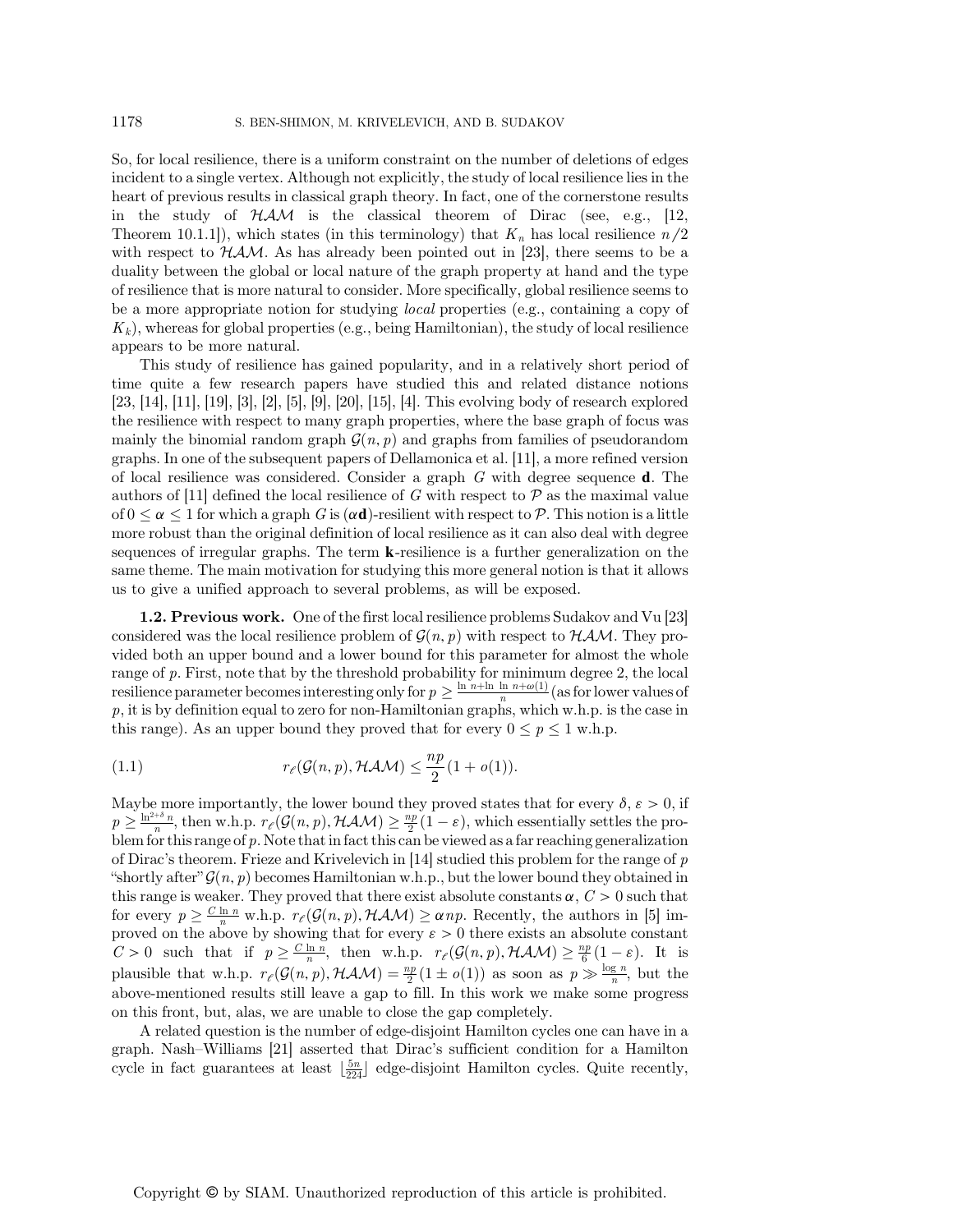Christofides et al. [10], answering one of Nash–Williams' original conjectures asymptotically, proved that minimum degree  $(\frac{1}{2} + o(1))n$  is sufficient for the existence of  $\lfloor \frac{n}{2} \rfloor$ edge-disjoint Hamilton cycles in a graph. When considering random graphs, the current edge-disjoint Hamilton cycles in a graph. When considering random graphs, the current knowledge about the packing of edge-disjoint Hamilton cycles is even more satisfactory. Bollobás and Frieze [8] showed that for every fixed r, if  $p \geq \frac{\ln n + (2r-1)\ln \ln n + \omega(1)}{n}$ , the minimal p for which  $\delta(\mathcal{G}(n, p)) \geq 2r$ , one can typically find r edge-disjoint Hamilton cycles in  $\mathcal{G}(n, p)$ . Kim and Wormald [17] established a similar result for random d-regular graphs (for fixed d), proving that such graphs typically contain  $\lfloor \frac{d}{2} \rfloor$  edge-<br>disjoint Hamilton graphs. The province statements are of source the best possible but disjoint Hamilton cycles. The previous statements are of course the best possible but invite the natural question of what happens when the minimum degree is allowed to grow with n. Denote by  $\mathcal{H}_{\delta}$  the property of a graph G to contain  $\delta(G)/2$ -edge-disjoint Hamilton cycles. Frieze and Krivelevich in [14], extending [8], showed that if  $p \leq \frac{(1+o(1))\ln n}{n}$ , then w.h.p.  $\mathcal{G}(n, p) \in \mathcal{H}_{\delta}$ . In [13] Frieze and Krivelevich conjectured that this property is in fact typical for the whole range of  $p$ .

CONJECTURE 1.2 (Frieze and Krivelevich [13]). For every  $0 \le p(n) \le 1$ , w.h.p.  $\mathcal{G}(n, p)$  has the  $\mathcal{H}_{\delta}$  property.

In this paper, we are able to extend the range of  $p$  for which Conjecture 1.2 holds, but we cannot resolve the conjecture completely.

1.3. Our results. As previously mentioned, in this work we explore the notion of **k**-resilience of random graphs with respect to  $HAM$ . To state our main result we need the following notation. Let  $G = ([n], E)$  be a graph. For every positive t we denote by  $\mathcal{D}_t = \mathcal{D}_t(G) = \{v \in [n]: d_G(v) < t\}$  the subset of vertices of degree less than t. Denote by  $\mathbf{d} = (d_1, \ldots, d_n)$  the degree sequence of G. For every constant  $\varepsilon > 0$  and  $t > 0$  we define the (not necessarily integral) sequence  $\tilde{\mathbf{d}}(t,\varepsilon) = (\tilde{d}_1, \ldots, \tilde{d}_n)$  as follows:<br> $\tilde{d}(\tilde{d}_1, \tilde{d}_2, \tilde{d}_3, \ldots, \tilde{d}_n)$  as follows:

1.  $\tilde{d}_v = d_v - 2$  for every  $v \in \mathcal{D}_t(G)$ ;<br>2.  $\tilde{d}_v = d_v(\frac{1}{3} - \varepsilon)$  for every  $v \in V_1 = V \setminus \mathcal{D}_t(G)$ .

THEOREM 1. For every  $\varepsilon > 0$  and  $p \ge \frac{\ln n + \ln \ln n + \omega(1)}{n}$ , w.h.p.  $G = ([n], E) \sim \mathcal{G}(n, p)$ with degree sequence **d** is  $\tilde{\mathbf{d}}(\frac{np}{100}, \varepsilon)$ -resilient with respect to HAM.<br>Note that Theorem 1 essentially covers the whole range of re

Note that Theorem 1 essentially covers the whole range of relevant values of  $p$ . Moreover, if p is such that there exists some  $\varepsilon > 0$  for which w.h.p.  $\delta(\mathcal{G}(n, p))$  $2 \le \frac{np}{100}(\frac{1}{3} - \varepsilon)$ , then the result gives an exact local resilience for this range. On the one hand, every graph G satisfies  $r_{\ell}(G, HAM) \leq \delta(G) - 1$ , as in order to leave the graph Hamiltonian after the deletion of edges, all degrees in the resulting graph must be at least 2. On the other hand, Theorem 1 guarantees that in this range of  $p$  if  $G \sim \mathcal{G}(n, p)$ , then w.h.p. removing any subgraph  $H \subseteq G$  of maximum degree  $\Delta(H) \leq$  $\delta(G) - 2$  leaves a Hamiltonian graph.

THEOREM 2. If  $\frac{\ln n + \ln \ln n + \omega(1)}{n} \leq p \leq \frac{1.02 \ln n}{n}$  and  $G \sim \mathcal{G}(n, p)$ , then w.h.p.  $r_e(G, HAM) = \delta(G) - 1$ 

Proof. As was previously mentioned, in light of Theorem 1, it is enough to prove that for the given range of p w.h.p.  $\delta(G(n, p)) - 2 \leq \frac{np}{100}(\frac{1}{3} - \varepsilon)$  for some  $\varepsilon > 0$ . We use a basic result in the theory of random graphs due to Bollobás (see e.g. [7] Chapter 31) basic result in the theory of random graphs due to Bollobás (see, e.g., [7, Chapter 3]), which asserts that if  $\binom{n-1}{k} p^k (1-p)^{n-1-k} = \omega(\frac{1}{n})$ , then w.h.p.  $\delta(\mathcal{G}(n, p)) \leq k$ . Note that if k is such that w.h.p.  $\delta(\mathcal{G}(n, p)) \leq k$ , then this is also true for every  $p' \leq p$  due to monotonicity. Setting  $k = \frac{\ln n}{300}$ , it suffices to prove that for  $p = \frac{1.02 \ln n}{n-k}$ , w.h.p.  $\delta(\mathcal{G}(n, p)) \leq k \leq \frac{np}{100}(\frac{1}{3} - \frac{1}{160}) + 2$ , which follows from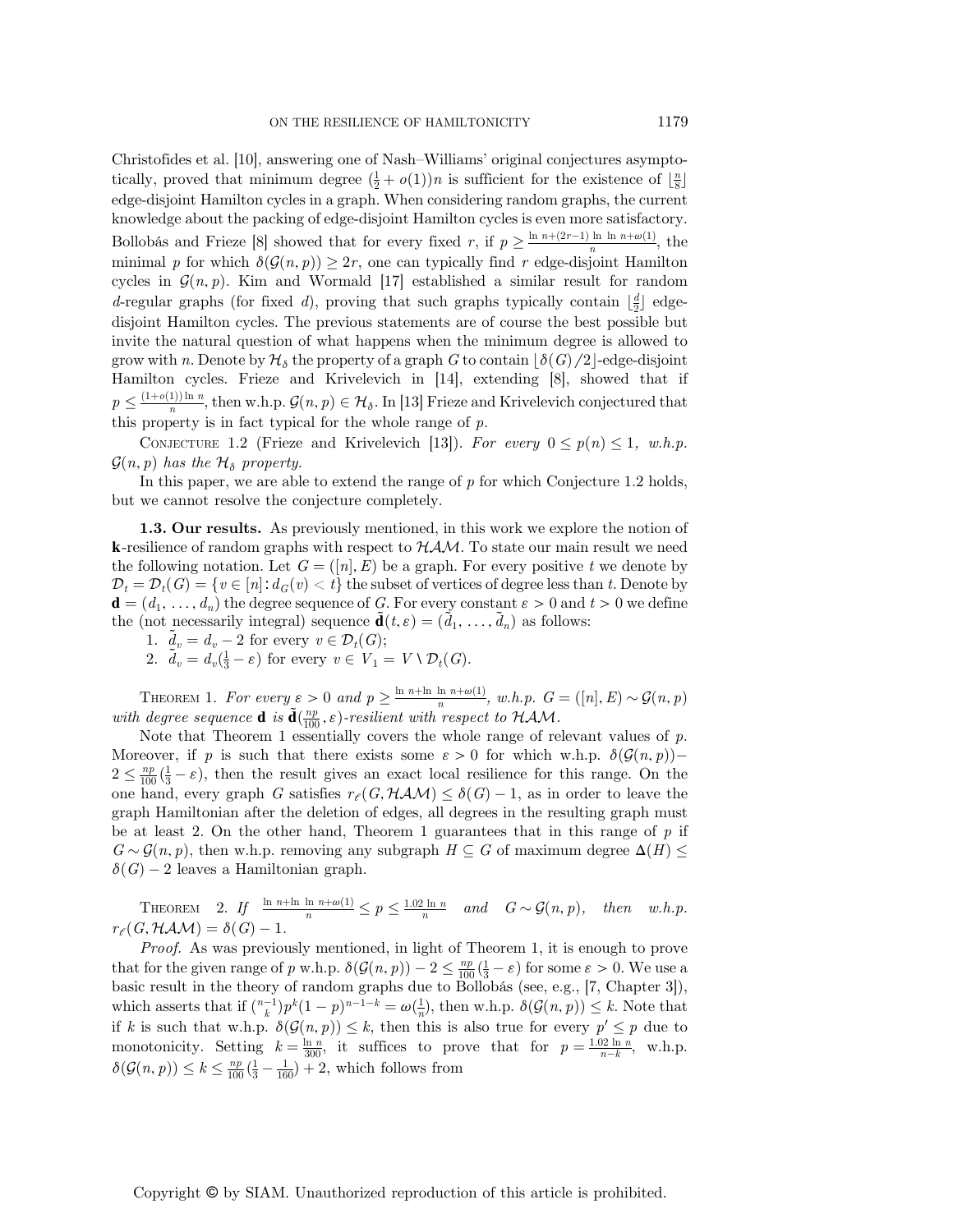$$
{\binom{n-1}{k}} p^k (1-p)^{n-1-k} \ge (1-o(1)) \left( \frac{e(n-k)p}{k} \right)^k \cdot e^{-(n-k)p}
$$
  
 
$$
\ge (1-o(1)) n^{\frac{1+\ln 306}{300}} \cdot n^{-1.02}
$$
  
=  $\omega \left( \frac{1}{n} \right).$ 

This completes the proof of the theorem.  $\Box$ 

Comparing Theorem 2 with the upper bound from (1.1), we see that the local resilience drops from being equal to one less than the minimal degree in the beginning of the range to being equal to less than roughly half of it as  $p$  grows. This is due to the fact that when  $p$  is small enough the appearances of vertices whose degree is much smaller than the average degree create a bottleneck for  $HAM$  (and many other graph properties).

Not all is lost when  $p$  becomes larger. Our main result implies that taking  $p$  to be large enough such that w.h.p. there are no vertices of degree less than  $\frac{np}{100}$ , the removal of almost one third of the incident edges at every vertex from a typical random graph will leave a graph that is Hamiltonian. Again, using straightforward calculations, which we omit, the following result is readily established.

THEOREM 3. For every  $\varepsilon > 0$  there exists a constant  $C = C(\varepsilon) > 0$  such that if  $p \geq \frac{C \ln n}{n}$ , then w.h.p.

$$
r_{\ell}({\mathcal G}(n,p), {\mathcal H} {\mathcal A} {\mathcal M}) \geq \frac{np}{3}(1-\varepsilon).
$$

Note that Theorem 3 in fact improves on the best known results of [5] for the local resilience of  $\mathcal{G}(n, p)$  with respect to  $HAM$  in this range of p.

Lastly we show how from Theorem 2 one can obtain the existence of an optimal packing of Hamilton cycles in a typical random graph.

THEOREM 4. For every  $p \leq \frac{1.02 \ln n}{n}$ , w.h.p.  $\mathcal{G}(n, p)$  has the property  $\mathcal{H}_{\delta}$ .<br>Proof. First note that in light of the result of Frieze and Krivelevich [14], we may assume that  $p \geq (1 + o(1)) \frac{\ln n}{n}$ . We claim that in the range  $(1 + o(1)) \frac{\ln n}{n} \leq p \leq \frac{1.02 \ln n}{n}$ <br>w.h.p. one can sequentially remove a Hamilton cycle from a typical graph  $G \sim \mathcal{G}(n, p)$ <br>for  $\mathcal{A}(G)/2! = 1$  rounds leavi for  $\delta(G)/2$  − 1 rounds, leaving the graph Hamiltonian. Indeed, assume that the assertion of Theorem 2 holds; then the removal of  $0 \leq i \leq \lceil \delta(G)/2 \rceil - 1$  edge-disjoint Hamilton cycles from G is a removal of a  $2i$ -regular subgraph from G, and therefore Theorem 2 asserts that the resulting graph must be Hamiltonian. The removal of the last Hamilton cycle concludes the proof.  $\Box$ 

Although the improvement of Theorem 4 relative to the previous best known bound on p of Frieze and Krivelevich [14] may seem quite insignificant, it should be stressed that the method used in [14] cannot be made to work for  $p = (1 + \varepsilon) \frac{\ln n}{n}$  for any fixed<br> $\varepsilon > 0$ , so the improvement presented here is of a more qualitative nature. Also, the  $\varepsilon > 0$ , so the improvement presented here is of a more qualitative nature. Alas, the methods presented here also cannot be extended much further, as the degree sequence of the random graph becomes more balanced, causing  $\mathcal{D}_{\frac{np}{100}}$  to be the empty set. So, Conjecture 1.2 remains open.

1.4. Organization. The rest of the paper is organized as follows. We start with section 2, where we state all the needed preliminaries that are used throughout the proofs of our results. Section 3 is devoted to showing why a graph with pseudorandom properties is in fact **k**-resilient to  $HAM$ , and section 4 is dedicated to proving that all of the random-like properties needed in the previous section appear w.h.p. in  $\mathcal{G}(n, p)$ .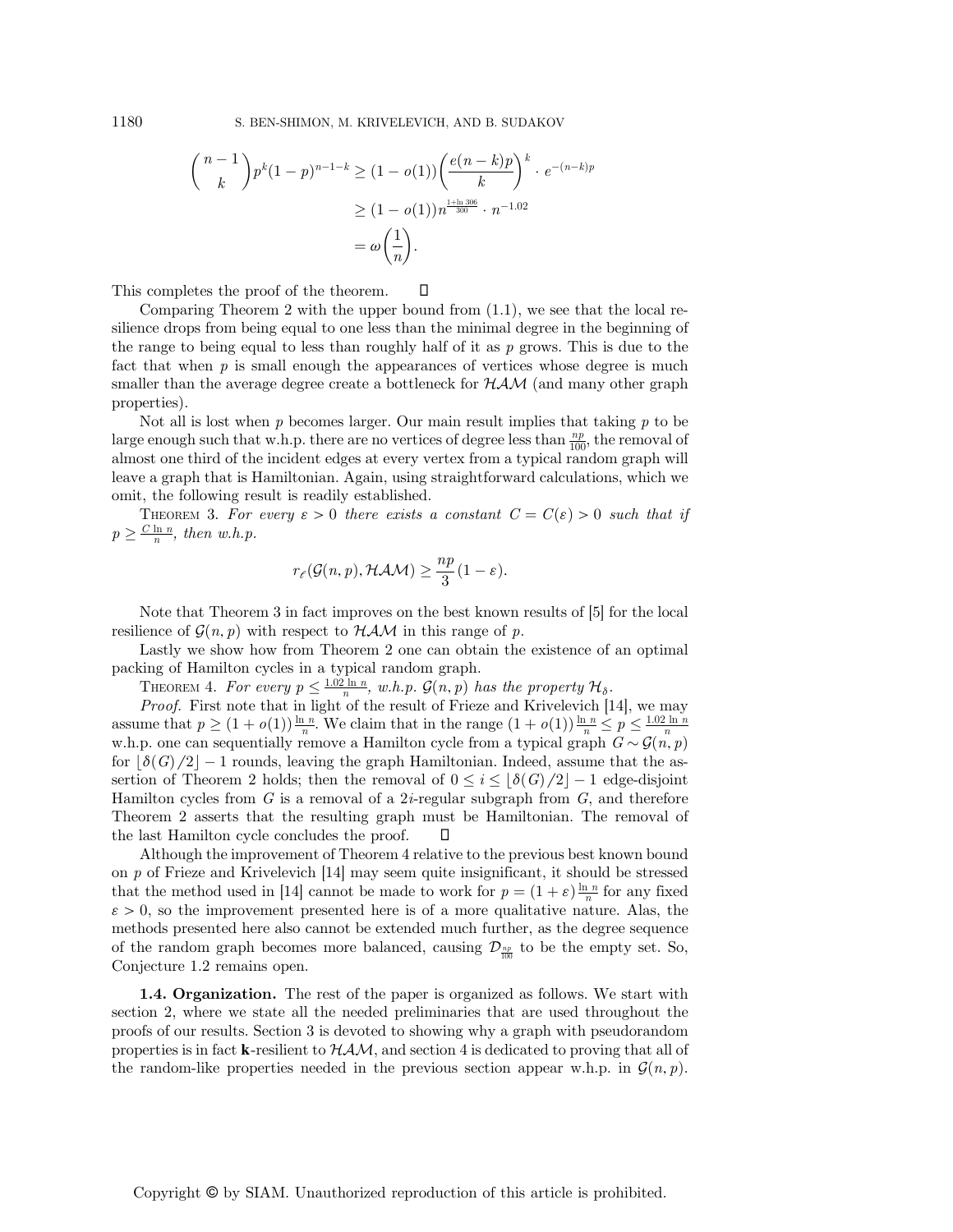Section 5 is devoted to the proof of the main result of this paper—namely, Theorem 1 and we conclude the paper with some final remarks and open questions in section 6

2. Preliminaries. In this section we provide the necessary background information needed in the course of the proofs of the main results of this paper.

**2.1. Notation.** Given a graph  $G = (V, E)$ , the neighborhood  $N_G(U)$  of a subset  $U \subseteq V$  of vertices is the set of vertices defined by  $N_G(U) = \{v \notin U : \exists u \in V\}$  $U.\{v, u\} \in E\}$ , and the degree of a vertex v is  $d_G(v) = |N_G(\{v\})|$ . We denote by  $E_G(U)$  the set of edges of G that have both endpoints in U, and by  $e_G(U)$  we denote its cardinality. Similarly, for two disjoint subsets of vertices U and W,  $E_G(U, W)$  denotes the set of edges with an endpoint in U and the other in W, and  $e_G(U, W)$  denotes its cardinality. We will sometimes refer to  $e_G({u}, W)$  by  $d_G(u, W)$ . We use the usual notation of  $\Delta(G)$  and  $\delta(G)$  to denote the respective maximum and minimum degrees in G. We say that H is a spanning subgraph of G (or simply a subgraph, as all the subgraphs we consider will be spanning) and write  $H \subseteq G$  if the graph  $H = (V, F)$  has the same vertex set as G and its edge set satisfies  $F \subseteq E$ . We will denote by  $\mathcal{E}(G)$  the length of a longest path in G.

Let  $R < n$  be positive integers and  $f : [R] \to \mathbb{R}^+$ . We say that a graph  $G = (V, E)$  on n vertices is an  $(R, f)$ -expander if every  $U \subseteq V$  of cardinality  $|U| \leq R$  satisfies  $|N_G(U)| \ge f(|U|) \cdot |U|$ . When f is a constant function equal to some  $\beta > 0$ , we say that G is an  $(R, \beta)$ -expander. When a function  $f: A \to \mathbb{R}^+$  satisfies  $f(a) \geq c$  for any  $a \in A$ , where  $c \geq 0$  is a constant, we simply write  $f \geq c$ .

*Remark* 2.1. Note that if  $G = (V, E)$  is an  $(R, f)$ -expander, then every  $H = (V, F)$ for  $F \supseteq E$  is also an  $(R, f)$ -expander.

The main research interest of this paper is the asymptotic behavior of some properties of graphs, when the graph is sampled from some probability measure  $\mathcal G$  over a set of graphs on the same vertex set  $[n]$ , and the number of vertices,  $n$ , grows to infinity. Therefore, from now on and throughout the rest of this work, when needed we will always assume n to be large enough. We use the usual asymptotic notation. For two functions of n,  $f(n)$  and  $g(n)$ , we denote  $f = O(g)$  if there exists a constant  $C > 0$  such that  $f(n) \leq C \cdot g(n)$  for large enough values of n,  $f = o(g)$  or  $f \ll g$  if  $f/g \to 0$  as n goes to infinity,  $f = \Omega(q)$  if  $q = O(f)$ , and  $f = \Theta(q)$  if both  $f = O(q)$  and  $q = O(f)$ .

Throughout the paper we will need to employ bounds on large deviations of random variables. We will mostly use the following well-known bound on the lower and the upper tails of the binomial distribution due to Chernoff (see, e.g., [1, Appendix A]).

THEOREM 2.2 (Chernoff bounds). Let  $X \sim Bin(n, p)$ ; then for every  $\alpha > 0$ 

1.  $Pr[X > (1+\alpha)np] < exp(-np((1+\alpha)ln(1+\alpha)-\alpha));$ 

2. 
$$
\Pr[X < (1 - \alpha)np] < \exp\left(-\frac{\alpha^2 np}{2}\right)
$$
.

2.  $Pr[X < (1 - \alpha)np] < exp(-\frac{\alpha^2np}{2})$ .<br>It will sometimes be more convenient to use the following bound on the upper tail of the binomial distribution.

LEMMA 2.3. If  $X \sim \text{Bin}(n, p)$  and  $k \gg np$ , then  $Pr[X \ge k] \le {n \choose k} p^k \le (enp/k)^k$ .<br>Lastly, we stress that throughout this paper we may omit floor and ceiling value

Lastly, we stress that throughout this paper we may omit floor and ceiling values when these are not crucial to avoid cumbersome exposition.

3. From pseudorandomness to Hamiltonicity. This section will provide all the necessary steps to show why a graph that possesses some random-like properties must be Hamiltonian. First, we show that a pseudorandom graph must contain an expander subgraph (Lemma 3.2). We will also insist this expander subgraph is quite sparse in relation to the original graph, where the sparsity requirement on the expander subgraph will play a major role in the proof of Theorem 1. As a second step we show how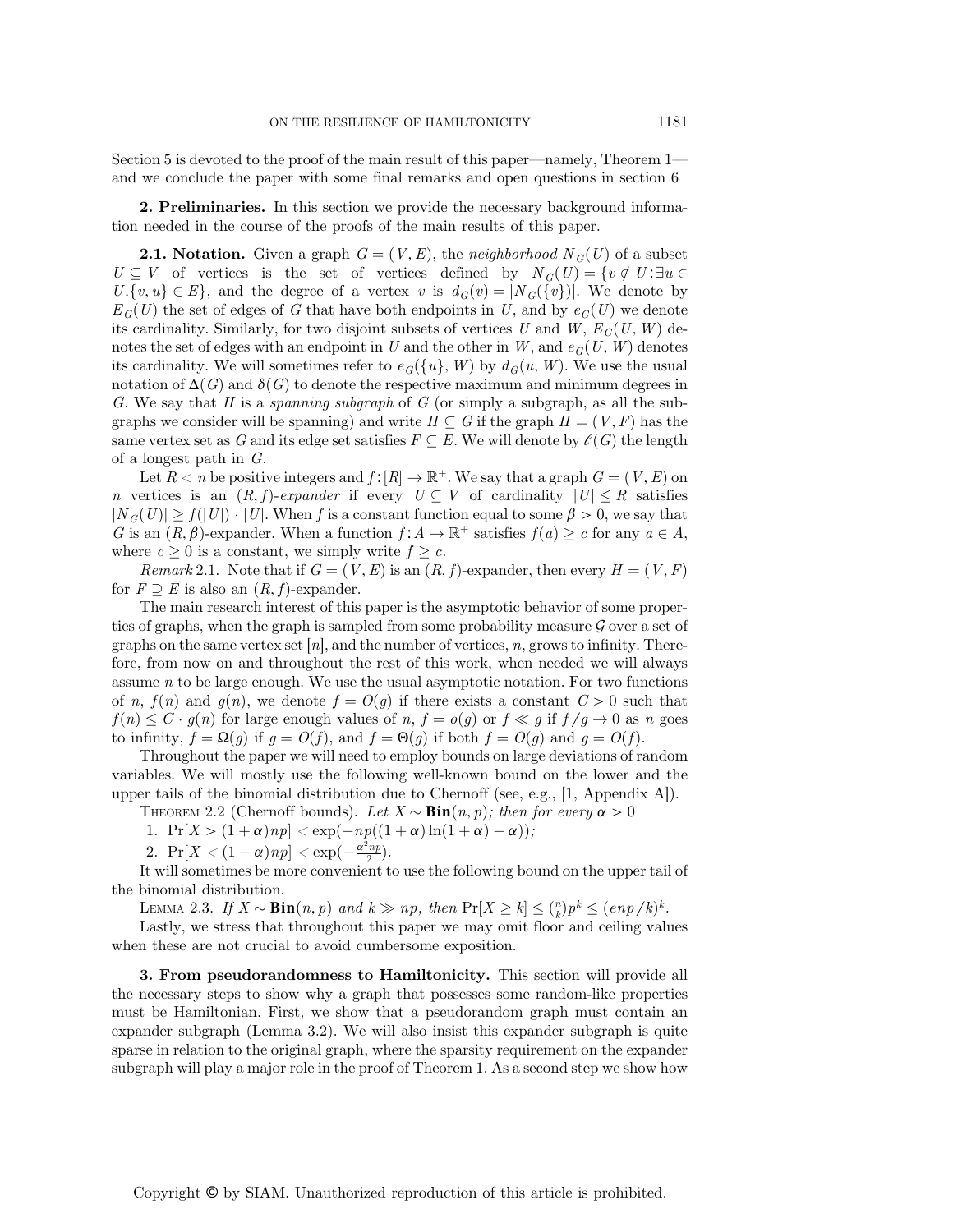the expansion of small sets of vertices is a combinatorial property that is quite resourceful toward proving Hamiltonicity, where the main tool used to achieve this is the celebrated Pósa rotation-extension technique (Lemma 3.6).

**3.1. From pseudorandomness to expansion.** We start by defining a family of graphs with desired pseudorandom properties.

DEFINITION 3.1. We say that a graph  $G_1 = (V_1, E_1)$  on  $n_1$  vertices is  $(n_1, d, \beta)$ -quasirandom if it satisfies the following properties:

(P0)  $\delta(G_1) \geq \frac{d}{150}$ ;<br>(P1) every  $H \subset \mathbb{R}$ 

- (P1) every  $U \subseteq V_1$  of cardinality  $|U| < n_1^{0.11} \ln n_1$  satisfies  $e_{G_1}(U) \leq d^{0.13} |U|$ ;<br>(P2) every  $U \subseteq V_1$  of cardinality  $|U| < 128n_1$  satisfies  $e_{G_1}(U) \leq 508 d(U)$ ;
- (P2) every  $U \subseteq V_1$  of cardinality  $|U| < 12\beta n_1$  satisfies  $e_{G_1}(U) \leq 50\beta d|U|$ ;
- (P3) every two disjoint subsets  $U, Z \subseteq V_1$ , where  $|U| = \beta n_1$  and  $|Z| = (\frac{1}{3} 27\beta)n_1$ , satisfy  $e_{\alpha}(U, Z) > n_1 \ln \ln n_1$ . satisfy  $e_{G_1}(U,Z) \geq n_1 \ln \ln n_1$ .

The goal will be to find subgraphs of  $(n_1, d, \beta)$ -quasi-random graphs that satisfy certain expansion properties. To define this family of subgraphs we introduce the following "expansion" function. Given an integer  $n_1$ , we let  $f_\beta: [\beta n_1] \to \mathbb{R}^+$  denote the function defined by

- (Q1)  $f_\beta(t) = (\ln n_1)^{0.8}$  for every integer  $1 \le t < n_1^{0.1}$ ;<br>(Q2)  $f_\beta(t) = 11$  for every integer  $n_{0.1}^{0.1} < t < \beta n_1$ .
- **(Q2)**  $f_{\beta}(t) = 11$  for every integer  $n_1^{0.1} \le t < \beta n_1$ ;<br>**(O3)**  $f_{\beta}(\beta n_1) = \frac{2(1+39\beta)}{2}$
- $(\mathbf{Q3}) \ \ \widetilde{f}_{\beta}(\beta n_1) = \frac{2(1+39\beta)}{3\beta}.$

The following lemma guarantees that every  $(n_1, d, \beta)$ -quasi-random graph contains a sparse  $(\beta n_1, f_\beta)$ -expander subgraph.

LEMMA 3.2. For every constant  $0 < \beta < \frac{1}{15 \cdot 10^4}$ , there exists an integer  $n_0 = n_0(\beta) >$ 0 such that if  $G_1$  is an  $(n_1, d, \beta)$ -quasi-random graph for some  $n_1 \geq n_0$  and  $d \geq \ln n_1$ , then  $G_1$  contains a  $(\beta n_1, f_\beta)$ -expander subgraph  $\Gamma$  satisfying  $e(\Gamma) \leq 10^6 \beta e(G_1)$ .

*Proof.* Pick every edge of  $G_1 = (V_1, E_1)$  to be an edge of  $\Gamma$  with probability  $\gamma =$  $15 \cdot 10^4 \beta$  independently of all other choices. Our goal is to prove that  $\Gamma$  is an  $(\beta n_1, f_\beta)$ -expander with positive probability.

First, we analyze the minimum degree of Γ. The degree of every vertex  $v \in V_1$  in Γ is binomially distributed,  $d_{\Gamma}(v) \sim \text{Bin}(d_{G_1}(v), \gamma)$ , with median at least  $|\gamma \delta(G_1)|$ . Therefore  $Pr[d_{\Gamma}(v) \geq \lfloor \gamma \delta(G_1) \rfloor] \geq 1/2$ . We choose  $n_1$  to be large enough so that  $\lfloor \gamma \delta(G_1) \rfloor \geq \frac{\gamma d}{200}$ ; then by property **P0** and the fact that the degrees in  $\Gamma$  of every two vertices are positively correlated, we have that vertices are positively correlated, we have that

$$
\Pr\left[\delta(\Gamma) \ge \frac{\gamma d}{200}\right] \ge \Pr[\forall v \in V_1. d_{\Gamma}(v) \ge \lfloor \gamma \delta(G_1) \rfloor]
$$

$$
\ge \prod_{v \in V_1} \Pr[d_{\Gamma}(v) \ge \lfloor \gamma \delta(G_1) \rfloor]
$$

$$
\ge 2^{-n_1},
$$

using the FKG inequality (see, e.g., [1, Chapter 6]).

Under the assumption that  $\delta(\Gamma) \geq \frac{\gamma d}{200}$ , we show that  $\Gamma$  must satisfy **Q1**—namely<br>normalized  $U \leq V$ , of sending little  $U$ ,  $\delta(0)$  at is fixed  $N$ ,  $(U) \geq |U|(v, v)|^{0.8}$ . Let  $U \subseteq V$ that every  $U \subseteq V_1$  of cardinality  $|U| < n_1^{0.1}$  satisfies  $|N_{\Gamma}(U)| \geq |U| (\ln n_1)^{0.8}$ . Let  $U \subseteq V_1$ <br>the some subset of earling ity  $|U| < n_1^{0.1}$  and essume that  $|N_{\Gamma}(U)| \geq |U| (\ln n_1)^{0.8}$ . be some subset of cardinality  $|U| < n_1^{0.1}$ , and assume that  $|N_{\Gamma}(U)| < |U| (\ln n_1)^{0.8}$ .<br>Denote by  $W = U + N_{\Gamma}(U)$ , then by our assumption  $|W| < |U| (1 + (ln n_1)^{0.8})$ . Denote by  $W = U \cup N_{\Gamma}(U)$ ; then by our assumption  $|W| < |U|(1 + (\ln n_1)^{0.8}) \le$  $|U|(\ln n_1)^{0.81} \ll n_1^{0.11} \ln n_1$ . Property **P0** of  $G_1$  implies both  $e_{\Gamma}(U) \leq e_{G_1}(U) \leq d^{0.13}|U|$ and  $e_{\Gamma}(W) \leq e_{G_1}(W) \leq d^{0.13}|W| < |U|d^{0.13}(\ln n_1)^{0.81}$ . On the other hand,  $e_{\Gamma}(W) \geq$  $\delta(\Gamma) \cdot |U| - e_{\Gamma}(U) \ge \frac{\gamma d}{200} \cdot |U| - e_{G_1}(U) > |U| d^{0.13} (\frac{\gamma(\ln n_1)^{0.87}}{200} - 1) > |U| d^{0.13}(\ln n_1)^{0.81}$ which is a contradiction.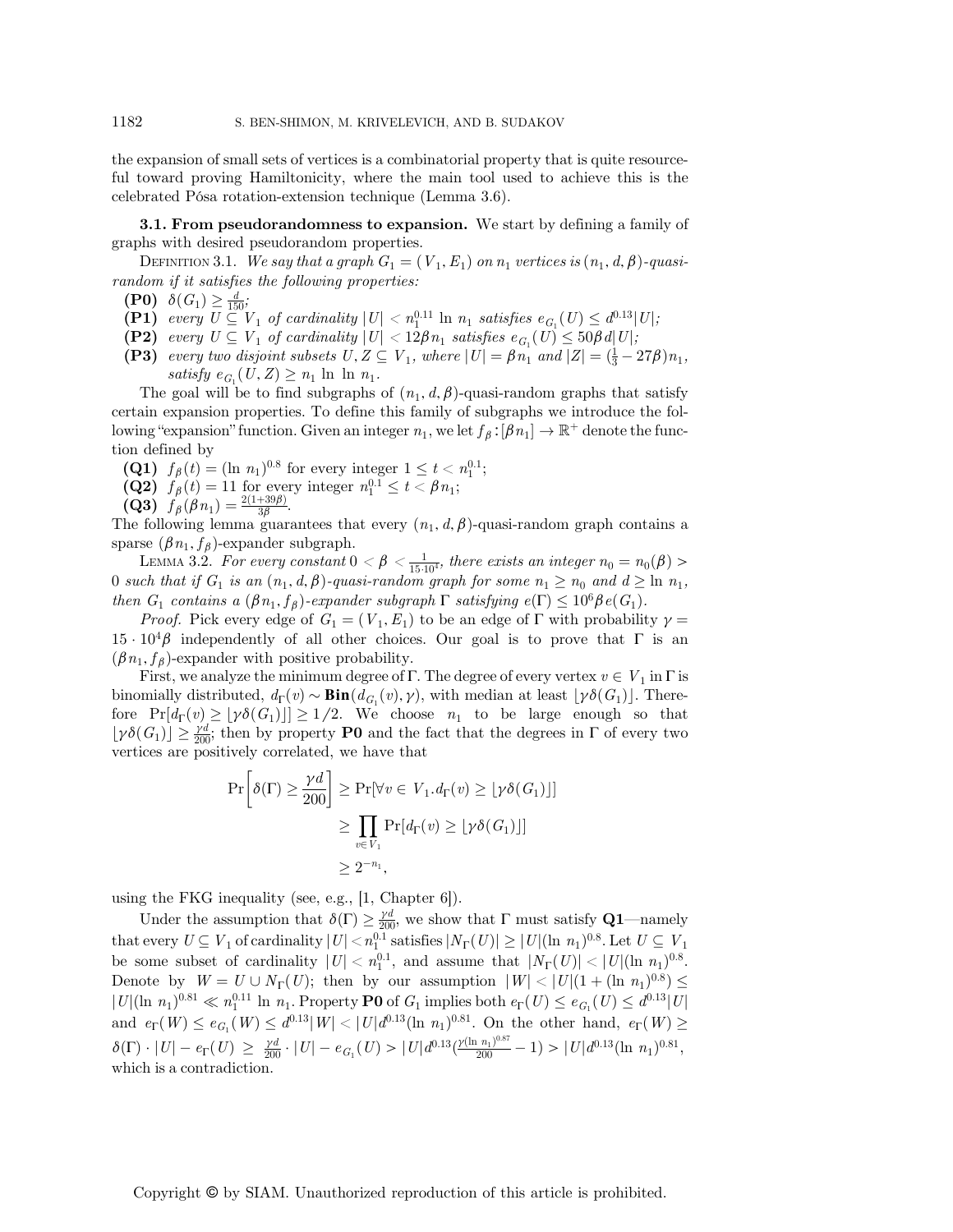Property  $Q2$  of  $\Gamma$  will follow the exact same lines, again under the assumption that  $\delta(\Gamma) \geq \frac{\gamma d}{200}$ . Let  $U \subseteq V_1$  be some subset of cardinality  $n_1^{0.1} \leq |U| < \beta n_1$ , and assume that  $|N_{\Gamma}(U)| < 11|U|$ . Denote by  $W = U \cup N_{\Gamma}(U)$ ; then by our assumption  $|W| < 12|U|$ 12βn<sub>1</sub>. Property **P2** of  $G_1$  implies both  $e_{\Gamma}(U) \leq e_{G_1}(U) \leq 50\beta d|U|$  and  $e_{\Gamma}(W) \leq$  $e_{G_1}(W) \leq 50\beta d|W| < 600\beta d|U|$ . On the other hand,  $e_{\Gamma}(W) \geq \delta(\Gamma) \cdot |U| - e_{\Gamma}(U) \geq$  $\frac{\gamma d}{200} \cdot |U| - e_{G_1}(U) \ge 750\beta d |U| - 50\beta d |U| > 600\beta d |U|$ , which is a contradiction.

We proceed to show that  $\Gamma$  satisfies the bound on its number of edges and property Q3 with probability greater than  $1 - 2^{-n_1}$ . This will imply that there exists a subgraph Γ as stated by the lemma with positive probability. Consider the number of edges in Γ. Clearly,  $e(\Gamma) \sim \text{Bin}(e(G_1), \gamma)$  and by property **P0** we have  $e(G_1) \ge \frac{\bar{n}_1 \delta(G_1)}{2} \ge \frac{n_1 \ln n_1}{2}$  Using Lemma 2.3 it follows that  $\frac{n_1 d}{300} \ge \frac{n_1 \ln n_1}{300}$ . Using Lemma 2.3, it follows that

$$
\Pr[e(\Gamma) > 10^6 \beta e(G_1)] \le \left(\frac{e \cdot e(G_1) \cdot \gamma}{10^6 \beta e(G_1)}\right)^{10^6 \beta e(G_1)} = o(2^{-n_1}).
$$

Fix a subset  $U \subseteq V$  of cardinality  $|U| = \beta n_1$ . Assume that for every subset of ver-<br> $Z \subseteq V$ , of cardinality  $|Z| = (1 - 278)n_1$  and disjoint from  $U$  we have that tices  $Z \subseteq V_1$  of cardinality  $|Z| = (\frac{1}{3} - 27\beta)n_1$  and disjoint from U, we have that  $e^{-(\frac{1}{2}X)} > 0$ ; then  $|N_{-1}(U)| > (\frac{2}{3} + 26\beta)n_1 - \frac{2(1+39\beta)}{1!}$  [U]. Therefore in order to prove  $e_{\Gamma}(U, Z) > 0$ ; then  $|N_{\Gamma}(U)| \geq (\frac{2}{3} + 26\beta) n_1 = \frac{2(1+39\beta)}{3\beta} |U|$ . Therefore, in order to prove<br>that E satisfies **Q3** with the required probability we prove that  $e_{\Gamma}(U, Z) > 0$  for every that Γ satisfies Q3 with the required probability, we prove that  $e_{\Gamma}(U, Z) > 0$  for every<br>pair of disjoint subsets of vertices  $U \nvert Z \subset V$  of cardinality  $|U| = 8n$ , and pair of disjoint subsets of vertices  $U, Z \subseteq V_1$  of cardinality  $|U| = \beta n_1$ , and  $|Z| = (\frac{1}{3} - 27\beta)n_1$  with probability at least  $1 - 2^{-n_1}$ . By property **P3** it follows that  $e_{G_1}(U, Z) > n_1 \ln \ln n_1$ , and therefore  $e_{\Gamma}(U, Z)$  is stochastically dominated by **Bin** $(n_1 \ln n_1, \gamma)$ . This implies that

$$
\Pr[e_{\Gamma}(U,Z)=0]<(1-\gamma)^{n_1\ln\ln n_1}<\exp(-\gamma n_1\ln\ln n_1).
$$

Now, by going over all possible pairs of subsets U and Z, as there are at most  $4^{n_1}$  of those, we have that the probability that  $\Gamma$  does not satisfy property **Q3** is at most  $\exp(-\gamma n_1 \ln \ln n_1) \cdot 4^{n_1} = o(2^{-n_1}),$  which completes the proof.  $\Box$ 

3.2. From expansion to Hamiltonicity: Pósa*'*s rotation-extension technique. In order to describe the relevant connection between Hamiltonicity and expanders, we require the notion of boosters.

DEFINITION 3.3. For every graph G we say that a nonedge  $\{u, v\} \notin E(G)$  is a booster with respect to G if  $G + \{u, v\}$  is Hamiltonian or  $\ell(G + \{u, v\}) > \ell(G)$ . For any vertex  $v \in V$  we denote by

(3.1) 
$$
B_G(v) = \{ w \notin N_G(v) \cup \{v\} : \{v, w\} \text{ is a booster} \}.
$$

The following simple lemma describes a sufficient condition for a graph G to be such that deleting the edges of some subgraph  $H \subseteq G$  leaves a Hamiltonian graph. Note that a crucial point in the lemma is the existence of another graph that acts as a "backbone" by providing enough boosters.

LEMMA 3.4. Let  $G = (V, E)$  be a graph and let  $H \subseteq G$  be some subgraph of it. If there exists a subgraph  $\Gamma \subseteq G - H$  such that for every  $E' \subseteq E(G - H - \Gamma)$  of cardinality  $|E'| \le n$  there exists a vertex  $v \in V$  (which may depend on E') satisfying  $|N_{G-(\Gamma+E')}(v)| \cap B_{\Gamma+E'}(v)| > d_H(v)$ , then  $G-H$  is Hamiltonian.<br>Proof  $\Delta$  ssume  $\Gamma \subset G-H$  is as required by the lemma; then

*Proof.* Assume  $\Gamma \subseteq G - H$  is as required by the lemma; then we prove there exists an edge set  $F \subseteq E(G - H - \Gamma)$  such that the graph  $\Gamma + F$  must be Hamiltonian, which in turn implies that  $G - H$  is Hamiltonian. Start with  $F_0 = \emptyset$ . Assume that  $F_i$  is a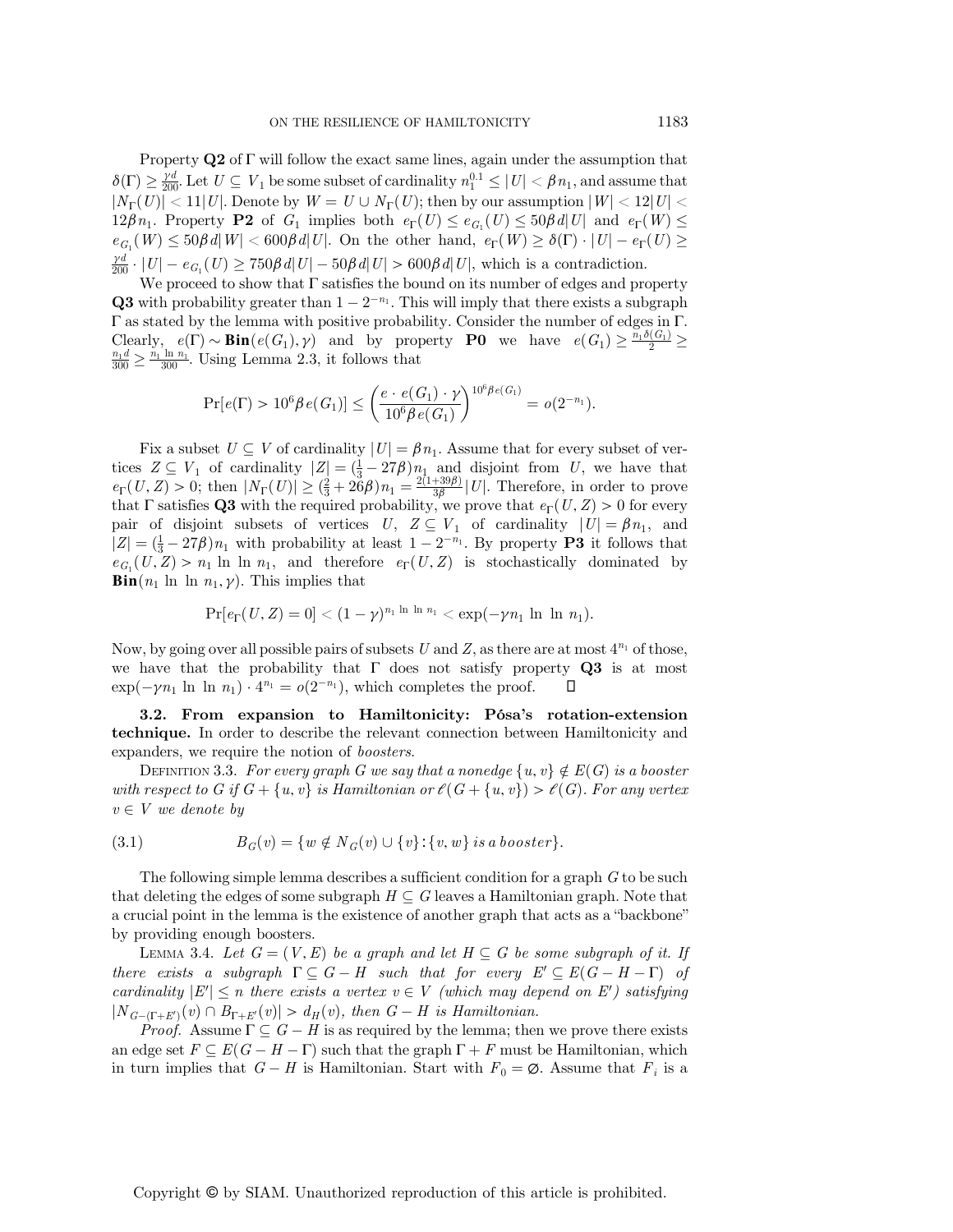subset of  $0 \le i \le n$  edges of  $E(G - H - \Gamma)$ . If the graph  $\Gamma_i = \Gamma + F_i \subseteq G - H$  is Hamiltonian, we are done. Otherwise, by the assumption of the lemma, there exists a vertex  $v_i \in V$  such that  $|N_{G-F_i}(v_i) \cap B_{\Gamma_i}(v_i)| > d_H(v_i)$ , and hence there exists at least one neighbor of  $v_i$  in  $G$  which we denote by  $w_i$ , such that the pair  $\{v_i, w_j\}$  is still an one neighbor of  $v_i$  in G, which we denote by  $w_i$ , such that the pair  $\{v_i, w_i\}$  is still an edge in  $G - H$  and is a booster with respect to  $\Gamma_i$  (hence not an edge of  $\Gamma_i$ ). It follows that the graph  $\Gamma_i + \{v_i, w_i\}$  is Hamiltonian or  $\mathcal{E}(\Gamma_i + \{v_i, w_i\}) > \mathcal{E}(\Gamma_i)$ . Finally, set  $F_{i+1} = F_i \cup \{\{v_i, w_i\}\}\.$  Note that there must exist an integer  $i_0 \leq n$  such that  $\Gamma_{i_0}$  is Hamiltonian as the length of a path cannot exceed  $n-1$   $\Box$ Hamiltonian, as the length of a path cannot exceed  $n-1$ .

We now describe and apply a crucial technical tool, originally developed by Pósa [22], which lies in the foundation of many Hamiltonicity results of random and pseudorandom graphs. This technique, which has come to be known as Pósa's rotationextension, relies on the following basic operation on a longest path in a graph. We use the following two definitions.

DEFINITION 3.5. Let  $G = (V, E)$  be a graph, and let  $P = (v_0, v_1, \ldots, v_\ell)$  be a longest path in G. If  $\{v_i, v_{\ell}\} \in E$  for some  $0 \leq i \leq \ell - 2$ , then an elementary rotation of P along  $\{v_i, v_{\ell}\}\$  is the construction of a new longest path  $P' = P - \{v_i, v_{i+1}\} + \{v_i, v_{\ell}\} =$  $(v_0, v_1, \ldots, v_i, v_{\ell}, v_{\ell-1}, \ldots, v_{i+1})$ . We say that the edge  $\{v_i, v_{i+1}\}$  is broken by this rotation.

Given a fixed  $\beta > 0$  and integer n, we define a family  $\mathcal{L} = \mathcal{L}(n, \beta)$  of graphs with vertex set  $V = [n]$  to which these elementary rotations will be applied. The graphs in  $\mathcal{L}$ all entail some pseudorandom properties. Now, a graph  $G = (V, E) \in \mathcal{L}(n, \beta)$  if its vertex set can be partitioned as  $V = V_1 \cup D$  such that

- (L1)  $|D| \leq n^{0.09}$ ;
- (L2)  $d(u, V_1) \geq 2$  for every  $u \in D$ ;
- (L3) there is no path in G of length at most  $\frac{2 \ln n}{3 \ln \ln n}$  with both (possibly identical) endpoints in  $D$ ;
- (L4)  $G_1 = G[V_1]$  is a  $(\beta n_1, f_\beta)$ -expander on  $n_1 = |V_1|$  vertices.

Using elementary rotations we proceed to show that any  $G \in \mathcal{L}(n, \beta)$  must be Hamiltonian or that the subset of vertices with "large"  $B_G(v)$  must also be large. Our proof uses ideas similar to those found in [5].

LEMMA 3.6. For every fixed  $\beta > 0$  there exists an integer  $n_0(\beta) = n_0 > 0$  such that if  $n \geq n_0$ , then every graph  $G = (V, E) \in \mathcal{L}(n, \beta)$  is Hamiltonian or must satisfy  $|\{v \in V_1 : |B_G(v)| \ge n/3 + \beta n\}| \ge n/3 + \beta n.$ 

Remark 3.7. We remark that property L4 implicitly implies an upper bound on  $\beta$ for  $\mathcal{L}(n, \beta)$  to be nonempty. Indeed  $\frac{2(1+39\beta)}{3} \leq 1-\beta$  must hold, which implies  $\beta \leq \frac{1}{81}$ .

*Proof.* First, we claim that under the assumptions on  $G$ , it must be connected. In order to prove this, we begin by showing that  $G_1$  is connected. Indeed, assume otherwise and let  $W \subseteq V_1$  be a connected component of cardinality  $|W| \leq n_1/2$ . Properties Q1, **Q2**, and **Q3** imply that every subset of at most  $\beta n_1$  vertices has a nonempty neighbor set; hence we can further assume that  $|W| > \beta n_1$ . Let  $W' \subseteq W$  be of cardinality  $\beta n_1$ ; then  $|N_G(W')| > 2n_1/3 > n_1/2$  by property **Q3** and hence cannot be contained in W, a contradiction. Property **L2** guarantees that every vertex in D is connected to some vercontradiction. Property  $L2$  guarantees that every vertex in  $D$  is connected to some vertex in  $V_1$ , so adding the vertices of D to the graph  $G_1$  leaves the graph connected.

Take a longest path  $P = (v_0, \ldots, v_\ell)$  in G. By the assumption on G we can clearly assume that  $\ell \geq 3$ . Since P is a longest path,  $N_G(v_0) \cup N_G(v_\ell) \subseteq P$ . We first claim that we can choose such a path P with both of its endpoints in  $V_1$ . So, assume that at least one of the endpoints of P,  $v_0$ , and  $v_\ell$  is in D. If  $v_0$  and  $v_\ell$  are neighbors, then G must contain a cycle of length  $\mathcal{C}(G)$ . This implies that G is Hamiltonian, as otherwise  $\mathcal{E}(G) < n$ , and since G is connected, there is an edge emitting out of this cycle, creating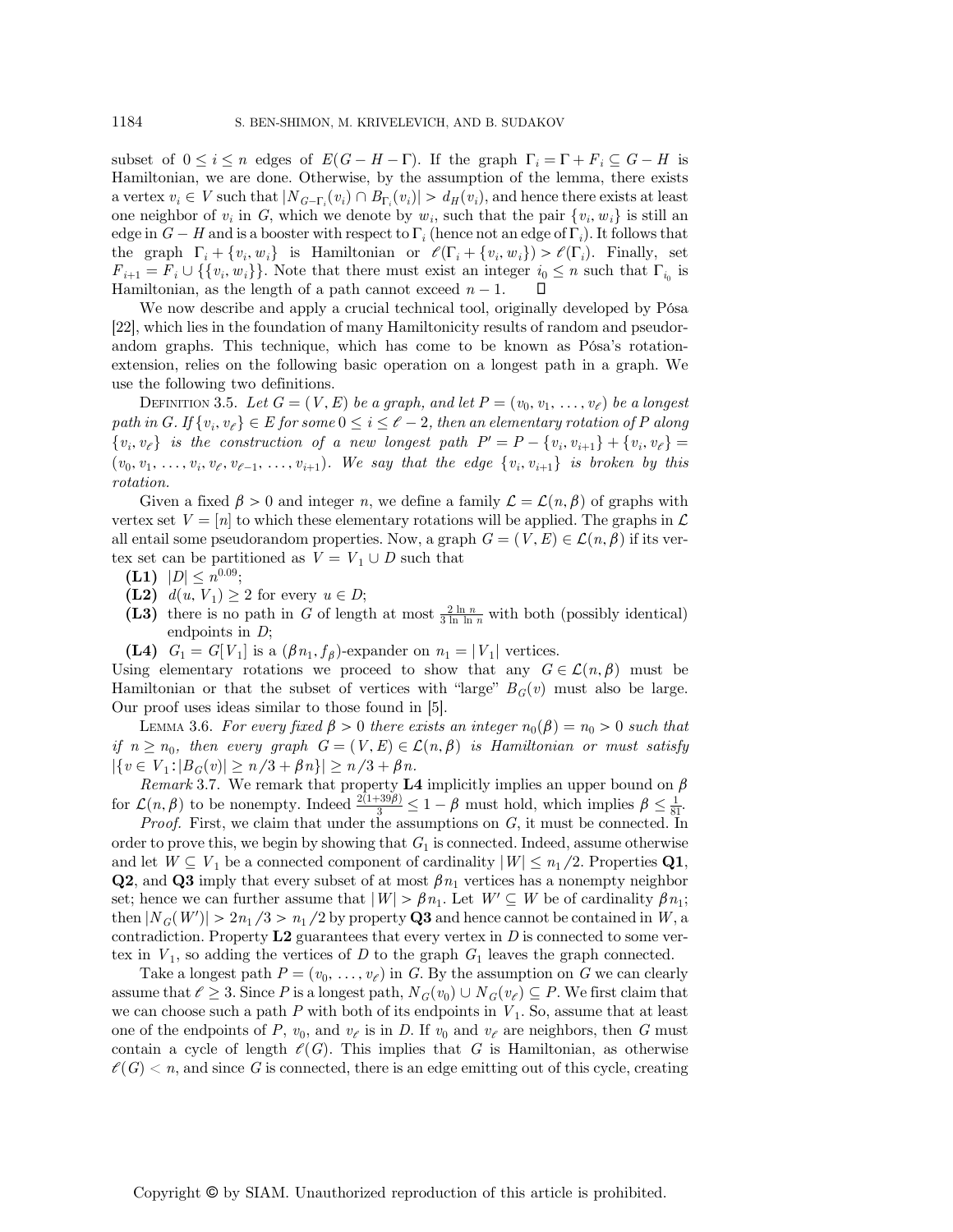a path of length  $\mathcal{C}(G) + 1$  in G, which is a contradiction. We can thus assume  $v_{\ell}$  and  $v_0$ are not neighbors. Assume without loss of generality (w.l.o.g.) that  $v_{\ell} \in D$ ; then by property L2 the vertex  $v_{\ell}$  must have a neighbor other than  $v_{\ell-1}$ . As all the neighbors of  $v_{\ell}$  must lie on P, we denote this neighbor by  $v_i$ , where  $1 \leq i \leq \ell - 2$ . Performing an elementary rotation of P along  $\{v_i, v_{\ell}\}\$  results in the path  $P'=(v_0, v_1, \ldots, v_{\ell})$  $v_i, v_{\ell}, v_{\ell-1}, \ldots, v_{i+1}$  with  $v_{i+1}$  as an endpoint. By Property L2 of D, the vertex  $v_{i+1} \notin D$ , since it is at distance at most 2 from  $v_{\ell} \in D$ . Denote the resulting longest path which terminates at  $v_{i+1}$  by P'. If  $v_0 \in D$  as well, then we can also perform a rotation on<br> $P'$  keeping  $v_i$  fixed. Note that in events do so we can assume  $v_i$  and  $v_j$  are non-P' keeping  $v_{i+1}$  fixed. Note that in order to do so we can assume  $v_0$  and  $v_{i+1}$  are nonneighbors, as otherwise our graph is Hamiltonian as previously claimed. We can thus assume that our initial longest path  $P$  has indeed two endpoints in  $V_1$ .

We set with foresight  $r_0 = \frac{\ln n_1}{7 \ln \ln n_1}$ , and r to be the minimal integer for which<br>  $\langle 2^{r-r_0} \cdot T^n_0 \rangle \langle 28n \rangle$  where  $T = \ln^{0.7} n_0$ . For every  $0 \le i \le r$  we will find a set  $\beta n_1 \leq 2^{r-r_0} \cdot T^{r_0} < 2\beta n_1$ , where  $T = \ln^{0.7} n_1$ . For every  $0 \leq i \leq r$  we will find a set  $S \subset V$  that is composed of (not percosaggive all) ordinate of longest paths in Cohtained  $S_i \subseteq V_1$  that is composed of (not necessarily all) endpoints of longest paths in G obtained by performing a series of *i* elementary rotations starting from  $P$  while keeping the endpoint  $v_0$  fixed such that for every  $j < i$  in the jth rotation the non- $v_0$  endpoint lies in  $S_j \subseteq V_1$ . We construct this sequence of sets  $\{S_i\}_{i=0}^r$  as follows. We start with  $S_0 = \{v_\ell\}$  (which, by our assumption, is not in D). For every  $i > 0$ , let  $U_i = \{v_k \in N_G(S_i): v_{k-1}, v_k,$  $v_{k+1} \notin \bigcup_{j=0}^{i} S_j$ . Let  $v_k \in U_i$ , and  $x \in S_i$  be such that  $\{x, v_k\} \in E$ , and denote by Q the longest path from  $v_0$  to x obtained from P by i elementary rotations leaving  $v_0$  fixed. By the definition of  $U_i$ , none of the vertices  $v_{k-1}, v_k, v_{k+1}$  is an endpoint of one of the sequence of longest paths starting from P and yielding Q; hence both edges  $\{v_{k-1}, v_k\}$ and  $\{v_k, v_{k+1}\}\$  were not broken and are therefore present in Q. Rotating Q along the edge  $\{x, v_k\}$  will make one of the vertices  $\{v_{k-1}, v_{k+1}\}\$  an endpoint in the resulting path. Assume w.l.o.g. that it is  $v_{k-1}$ , and hence add it to the set  $S'_{i+1}$ . Note that the vertex  $v_{i}$  can also be added to the set  $S'_{i}$  if the vertex  $v_{i}$  is in  $U_i$ ; therefore the vertex  $v_{k-1}$  can also be added to the set  $S'_{i+1}$  if the vertex  $v_{k-2}$  is in  $U_i$ ; therefore

(3.2) 
$$
|S'_{i+1}| \geq \frac{1}{2} |U_i| \geq \frac{1}{2} \left( |N_G(S_i)| - 3 \sum_{j=0}^i |S_j| \right).
$$

Having defined the set  $S'_{i+1}$  for every i, we proceed to demonstrate how the set  $S_{i+1}$  is<br>chosen as an appropriate subset of  $S'$ . This is done according to the value of i. First chosen as an appropriate subset of  $S'_{i+1}$ . This is done according to the value of i. First,<br>for  $0 \le i \le r$ , the set S, is chosen to be of cardinality.  $T^i$ , where we are vector do so for  $0 \leq i < r_0$  the set  $S_i$  is chosen to be of cardinality  $T^i$ , where we prove we can do so inductively. Clearly, our assumption on  $S_0$  proves that the base of the induction holds. Assuming we can choose the subsets  $S_j \subseteq S'_j$  for all  $j \leq i < r_0 - 1$ , we prove we can choose a subset  $S_{i+1} \subseteq S'_{i+1} \cap V_1$ . We have by our induction hypothesis that  $|S_i| = T^i \leq T^i \leq T^i$ . honce for over  $i \leq r_i$ , property  $\Omega_1$  implies  $|N_i(S)| \geq T^{i+1,1}$ , and  $T^i < T^{r_0} \leq n_1^{0.1}$ ; hence for every  $i < r_0$  property **Q1** implies  $|N_G(S_i)| \geq T^{i+1.1}$ , and therefore by (3.2) therefore by (3.2)

$$
|S'_{i+1}| \ge \frac{1}{2} \left( T^{i+1.1} - 3\left(\frac{T^{i+1} - 1}{T - 1}\right) \right) > T^{i+1} + 1.
$$

Every vertex in  $S'_{i+1}$  is at distance at most 2i from  $v_{\xi}$ ; therefore, every two vertices in Every vertex in  $S'_{i+1}$  is at distance at most  $2i$  from  $v_{\ell}$ ; therefore, every two vertices in  $S'_{i+1}$  are at distance at most  $4i < 4r_0 \leq \frac{4 \ln n_1}{7 \ln \ln n} < \frac{2 \ln n}{3 \ln \ln n}$  from each other. Property L2 implies th implies there can be at most one vertex from  $D$  in this set. Removing this vertex if it exists, we can set  $S_{i+1}$  to be any subset of  $S'_{i+1}$  of  $T^{i+1}$  vertices from  $V_1$ . In particular  $|S_{i-1} - TT_0 \gg \omega^{0.09} > |D|$ . Novt, for  $x \le i \le x$  we will construct the sets  $S_i$  to be of  $|S_{r_0}| = T^{r_0} \gg n^{0.09} \geq |D|$ . Next, for  $r_0 \leq i < r$  we will construct the sets  $S_i$  to be of cardinality  $R \cdot 2^{i-r_0} \gg |D|$ , where  $R = T^{r_0}$ . Properties Q1 and Q2 imply  $|N_G(S_i)| \ge$  $11 \cdot |S_i| \ge 10|S_i| + 2|D|$ , and therefore by (3.2),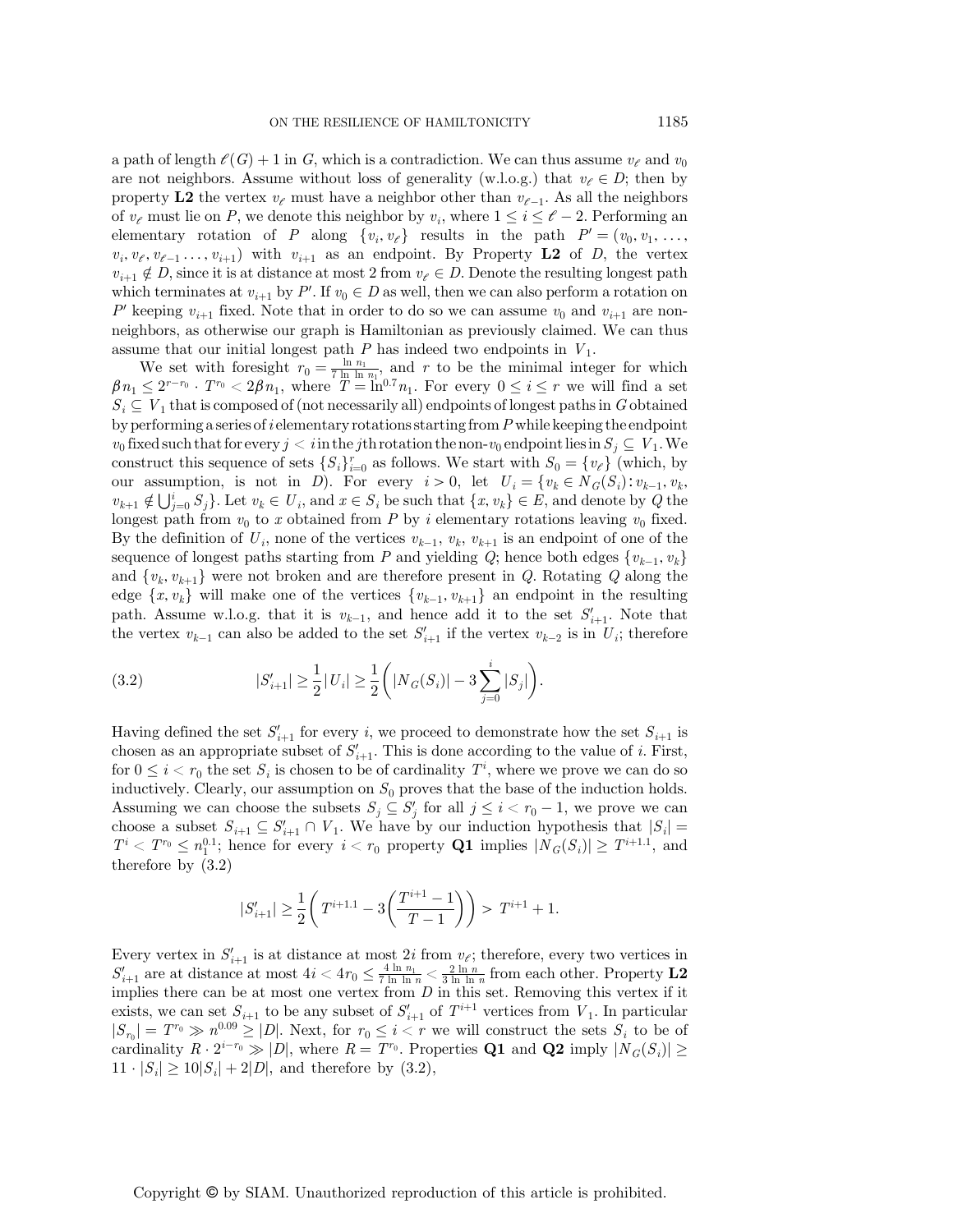1186 S. BEN-SHIMON, M. KRIVELEVICH, AND B. SUDAKOV

$$
|S'_{i+1}| \geq \frac{1}{2} \left( 10 \cdot R \cdot 2^{i-r_0} + 2|D| - 3 \left( \sum_{j=0}^{r_0 - 1} T^i + \sum_{j=r_0}^i R \cdot 2^{j-r_0} \right) \right)
$$
  
 
$$
\geq |D| + 5R \cdot 2^{i-r_0} - \frac{3}{2} (T^{r_0} + R(2^{i+1-r_0} - 1))
$$
  
 
$$
= |D| + R \cdot 2^{i-r_0+1}.
$$

We can therefore set  $S_{i+1}$  to be any subset of  $S'_{i+1} \cap V_1$  of cardinality  $R \cdot 2^{i-r_0}$ . For the sake of convenience, we replace  $S_r$  by some arbitrary subset of it of cardinality  $\beta n_1$ and denote this new set by  $S_r$ . Finally, we construct similarly the set  $S'_{r+1}$ . By prop-<br>orty  $\Omega^2$  we have  $|N_r(S)| > (1+30R)2r$ ,  $\Omega$  lust as in the provious cases, by  $(3.2)$ erty Q3 we have  $|N_G(S_r)| \ge (1 + 39\beta)2n_1/3$ . Just as in the previous cases, by (3.2),

$$
|S'_{r+1}| \geq \frac{1}{2} \left( \frac{2n_1}{3} (1 + 39\beta) - 3 \left( \sum_{j=0}^{r_0 - 1} T^i + \sum_{j=r_0}^r R \cdot 2^{j-r_0} \right) \right)
$$
  
\n
$$
\geq n_1 \left( \frac{1}{3} + 13\beta \right) - \frac{3}{2} T^{r_0} - \frac{3}{2} R \cdot 2^{r-r_0+1}
$$
  
\n
$$
\geq n_1 \left( \frac{1}{3} + 13\beta \right) - o(n_1) - 6\beta n_1
$$
  
\n
$$
> \frac{n_1}{3} + 6\beta n_1 > \frac{n}{3} + \beta n.
$$

Assume  $S'_{r+1} \cap N_G(v_0) \neq \emptyset$ ; then clearly G must contain a cycle of length  $\ell(G)$ . Assume that G is not Hamiltonian, i.e., that  $\ell(G) < n$ . As G is connected, there is an edge emitting out of this cycle, creating a path of length  $\ell(G) + 1$  in G, which is a contradiction; hence  $G$  must be Hamiltonian in this case. On the other hand, if  $S'_{r+1} \cap N_G(v_0) = \emptyset$ , then  $S'_{r+1} \subseteq B_G(v_0)$ . Now take any endpoint  $u_0$  in  $S'_{r+1}$  and take a longest path P' starting from  $u_0$  (which must exist since all vertices of  $S'_{r+1}$  are end-<br>points of longest paths starting in up) and repeat the same argument, while retating  $P'$ points of longest paths starting in  $v_0$ ) and repeat the same argument, while rotating  $P'$ and keeping  $u_0$  fixed. This way we obtain the desired set  $|B_G(u_0)|$  of  $n/3 + \beta n$  endpoints for every  $u_0 \in S'_{n+1}$ , thus completing the proof.  $\square$ for every  $u_0 \in S'_{r+1}$ , thus completing the proof.  $\Box$ 

**4. Structural properties of**  $\mathcal{G}(n,p)$ **.** We start with a very simple claim regarding the number of edges in the binomial random graph model  $\mathcal{G}(n, p)$ .<br>  $Claim\ 4.1. For every  $p \geq \frac{\ln n}{n}$ , w.h.p.  $\frac{n^2p}{4} \leq e(\mathcal{G}(n, p)) \leq n^2p$ .<br>  $Proof. This is a simple application of Theorem 2.2 Clearly,  $e(G)$ .$$ 

*Proof.* This is a simple application of Theorem 2.2. Clearly,  $e(G) \sim Bin((\binom{n}{2}, p);$  then  $(G) \geq n^2n! \geq \Pr\{e(G) \geq 2^n : n \leq \exp(-(n-1)\ln n) = o(1) \}$  Similarly,  $\Pr\{e(G) \geq \frac{n^2p}{2} \leq \exp(-n\ln n)\}$  $\Pr[e(G) > n^2p] < \Pr[e(\hat{G}) \ge 2\frac{n}{2}, p] \le \exp(-\frac{(n-1)\ln n}{6}) = o(1).$  Similarly,  $\Pr[e(\hat{G}) < \frac{n^2p}{4}] \le$  $\Pr[e(G) < 0.51 \frac{n}{2} p] \leq \exp\left(\frac{0.49^2(n-1)\ln n}{4}\right) = o(1).$ 

The following is (a special case of) a well-known property of the binomial random graph model. Specifically, this addresses the problem of finding the threshold probability for a random graph distributed according to  $\mathcal{G}(n, p)$  to have minimum degree at least 2 (see, e.g.,  $|7|$ ).

THEOREM 4.2. Let  $h(n) = \omega(1)$  be any function that grows arbitrarily slowly with n; then

1. if  $p \ge \frac{\ln n + \ln \ln n + h(n)}{n}$ , then w.h.p.  $\delta(\mathcal{G}(n, p)) \ge 2$ ;<br>2. if  $p \le \frac{\ln n + \ln \ln n - h(n)}{n}$ , then w.h.p.  $\delta(\mathcal{G}(n, p)) < 2$ .

Recall that given a graph G we defined the set  $\mathcal{D}_t(G) = \{v \in V : d_G(v) < t\}$ . We prove some structural properties of the set  $\mathcal{D}_t(G)$ , where G is sampled from the random graph model  $\mathcal{G}(n, p)$ .

Claim 4.3. For every  $p \ge \frac{\ln n}{n}$  and integer  $t \le \frac{np}{100}$ , w.h.p.  $|\mathcal{D}_t(\mathcal{G}(n, p))| \le n^{0.09}$ .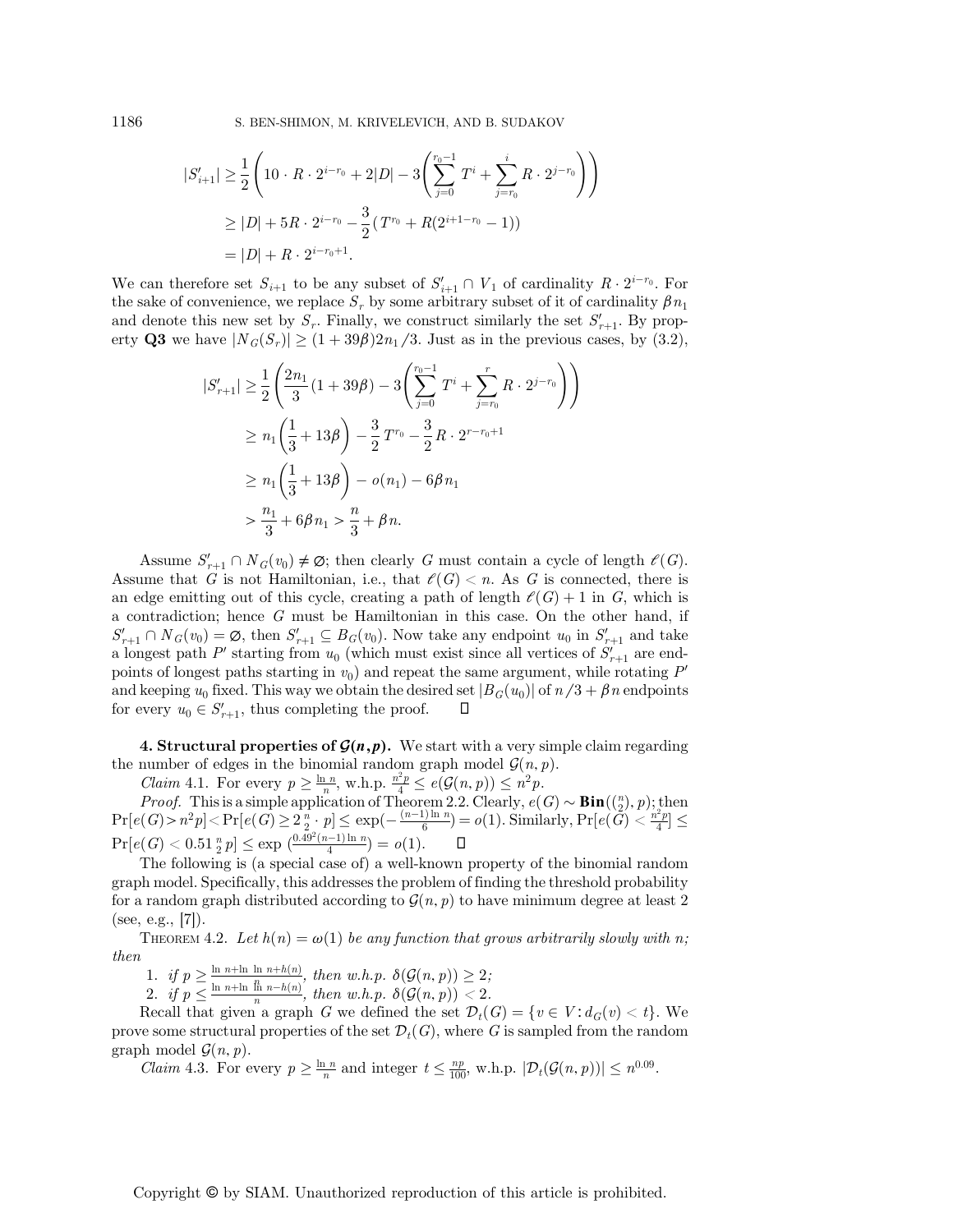*Proof.* Let  $G \sim \mathcal{G}(n, p)$ ; then setting  $t_0 = \frac{np}{100}$ , we can bound the probability that a vertex is in  $\mathcal{D}_t(G)$  as follows.

$$
\Pr[d_G(v) < t] \le \Pr[\mathbf{Bin}(n-1, p) < t_0] \\
\le \sum_{i=0}^{t_0-1} {n-1 \choose i} p^i (1-p)^{n-1-i} \\
\le t_0 \cdot {n-1 \choose t_0} p^{t_0} (1-p)^{n-1-t_0} \\
\le t_0 \cdot \left(\frac{e(n-1)p}{t_0}\right)^{t_0} e^{-p(n-1-t_0)} \\
\le \exp\left(-np + p + \frac{np^2}{100} + \frac{np}{100}(1 + \ln 100) + \ln \frac{np}{100}\right) \\
\le e^{-0.92np} \\
\le n^{-0.92}.
$$

This implies that  $\mathbf{E}[\mathcal{D}_t(\mathcal{G}(n, p))] \leq n^{0.08}$ , and the claim follows from Markov's inequality.  $\Box$ inequality.

*Claim* 4.4. For every  $p \ge \frac{\ln n}{n}$  and integer  $t \le \frac{np}{100}$ , w.h.p  $G \sim \mathcal{G}(n, p)$  does not contain a nonempty path of length at most  $\frac{2 \ln n}{3 \ln \ln n}$  such that both of its (possibly identical) endpoints lie in  $\mathcal{D}_t(G)$ .

*Proof.* Setting  $t_0 = \frac{np}{100}$ , we prove the claim for two distinct endpoints in  $\mathcal{D}_{t_0}(G)$ , and for paths of length r, where  $2 \le r \le \frac{2 \ln n}{3 \ln \ln n}$ . The other cases (i.e., identical endpoints or  $r = 1$ ) are similar and a little simpler. Fix two vertices u,  $w \in V(G)$  and let  $P = (u = u)$ <br> $v_1 = w_1$  be a sequence of vertices of  $V(G)$  where  $2 \le r \le \frac{2 \ln n}{r}$ . Denote by  $A_0$  $v_0, \ldots, v_r = w$  be a sequence of vertices of  $V(G)$ , where  $2 \le r \le \frac{2 \ln n}{3 \ln \ln n}$ . Denote by  $\mathcal{A}_P$ <br>the event  $\{v_1, v_2, \ldots\} \in E(G)$  for every  $0 \le i \le r-1$  and by  $\mathcal{B}$  the event that both  $v$ the event  $\{v_i, v_{i+1}\} \in E(G)$  for every  $0 \le i \le r-1$ , and by  $\mathcal{B}_{u,w}$  the event that both u and w are elements of  $\mathcal{D}_{t_0}(G)$ . Clearly,  $Pr[\mathcal{A}_P] = p^r$ ; then

$$
\Pr[\mathcal{B}_{u,w} \wedge \mathcal{A}_P] = p^r \cdot \Pr[\mathcal{B}_{u,w} | \mathcal{A}_P].
$$

Let  $X_{u,w}$  denote the random variable that counts the number of edges in G incident with u or w, disregarding the pairs  $\{u, v_1\}$ ,  $\{v_{r-1}, w\}$ , and  $\{u, w\}$ . We can therefore bound  $Pr[\mathcal{B}_{u,w}|\mathcal{A}_P] \leq Pr[X_{u,w} < 2t_0 - 2]$  and as  $X_{u,w} \sim Bin(2n - 6, p)$ , it follows that

$$
\Pr[X_{u,w} < 2t_0 - 2] \le \sum_{i=0}^{2t_0 - 2} \binom{2n - 6}{i} p^i (1 - p)^{2n - 6 - i}
$$
\n
$$
\le \frac{np}{50} \binom{2n - 6}{2t_0 - 2} p^{2t_0 - 2} (1 - p)^{2n - 4 - 2t_0}
$$
\n
$$
\le \frac{np}{50} \cdot \left(\frac{e(2n - 6)p}{2t_0 - 2}\right)^{2t_0} e^{-p(2n - 4 - 2t_0)}
$$
\n
$$
\le \exp\left(-2np + p\left(4 + \frac{np}{50}\right) + \frac{np}{50} (2 + \ln 100) + \ln \frac{np}{50}\right)
$$
\n
$$
< e^{-1.8np}.
$$

Fixing the two endpoints  $u, w$ , the number of such sequences is at most  $(r-1)!$  $\binom{n}{r-1}$  $r-1$  $\left( \sum_{n=1}^{\infty} a^{n}$ . Applying a union bound argument over all such pairs of vertices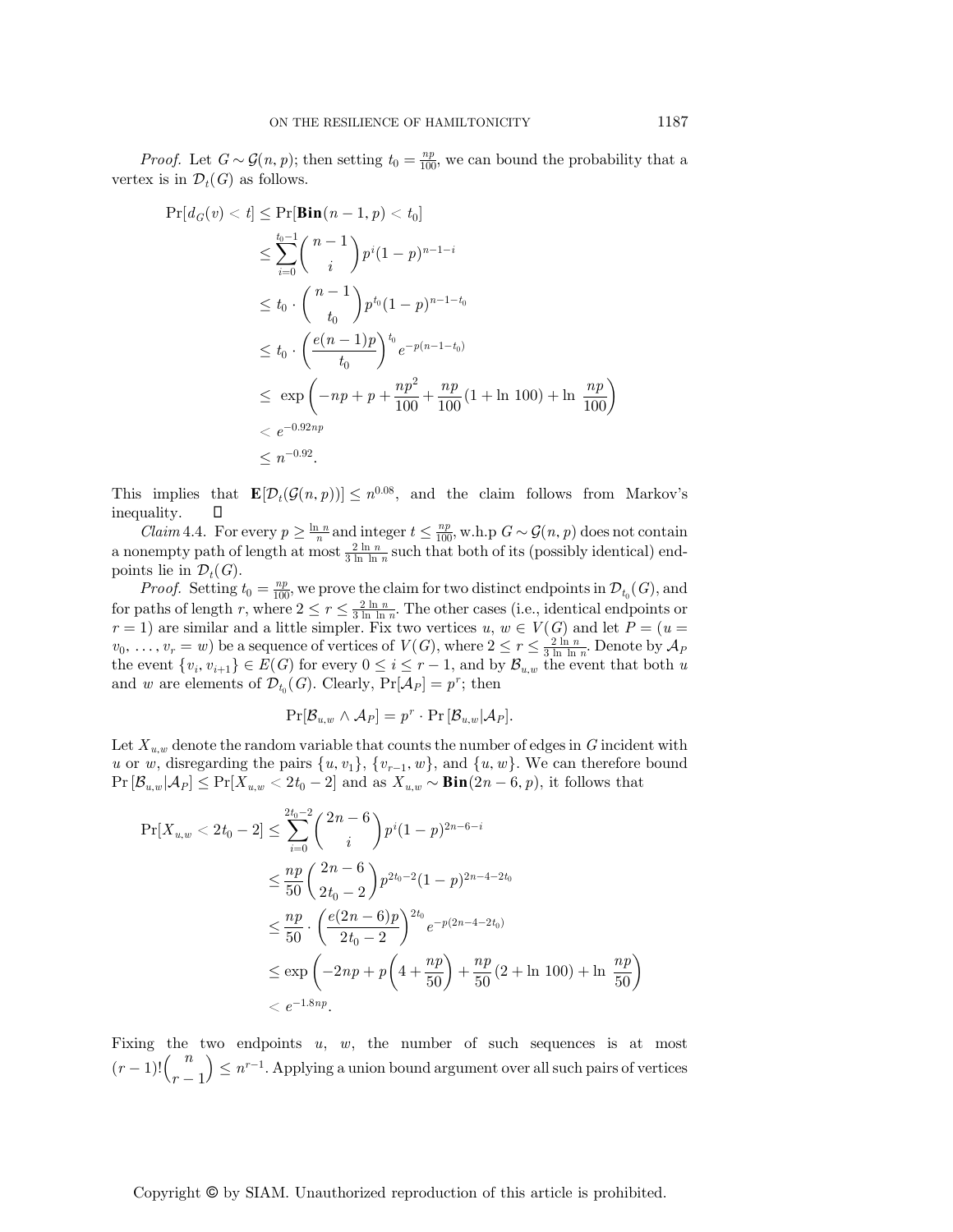and possible sequences connecting them, we conclude that the probability that there exists a path in G of length  $r \leq \frac{2 \ln n}{3 \ln \ln n}$ , connecting two vertices of  $\mathcal{D}_t(G)$ , is at most

$$
\sum_{r=1}^{\frac{2 \ln n}{3 \ln \ln n}} {n \choose 2} \cdot n^{r-1} \cdot p^r \cdot e^{-1.8np} \le \sum_{r=1}^{\frac{2 \ln n}{3 \ln \ln n}} \frac{n^{r+1}}{2} \cdot \frac{\ln^r n}{n^r} \cdot n^{-1.8}
$$
  

$$
\le \frac{\ln n}{3 \ln \ln n} \cdot n^{-0.8} \cdot (\ln n)^{\frac{2 \ln n}{3 \ln \ln n}}
$$
  
= o(1),

where the first inequality follows by noting that the expression on the left-hand side decreases as p grows; hence we can replace p by  $\frac{\ln n}{n}$ . This completes the proof of the claim.  $\Box$ 

Given a graph G and some  $t > 0$  (which may depend on n and p), we denote by  $G_1(t) = G_1 = (V_1, E_1)$  the graph  $G_1 = G[V \setminus \mathcal{D}_t(G)]$  and by  $n_1$  its number of vertices; i.e.,  $|V_1| = |V \setminus \mathcal{D}_t(G)| = n_1$ . The following lemma, which contains the main technical result of this section, implies that if  $p \geq \frac{\ln n}{n}$ , then the removal of the vertices of low degree from a typical graph G sampled from  $\mathcal{G}(n, p)$  leaves a graph  $G_1$  which is robust in the following sense: The deletion of almost a third of the edges at each vertex of  $G_1$ leaves a graph with some strong pseudorandom properties.

LEMMA 4.5. For every fixed  $\varepsilon > 0$ , there exists a small enough constant  $\beta_0 =$  $\beta_0(\varepsilon) > 0$  such that for every  $0 < \beta \leq \beta_0$ ,  $p \geq \frac{\ln n}{n}$ , and  $t = \frac{np}{n}$ , if  $G \sim \mathcal{G}(n, p)$ , then<br>  $\beta_0(\varepsilon) > 0$  such that  $\beta_0 \leq \frac{\ln n}{n}$ , then  $\frac{np}{n}$  is  $\frac{1}{n}$  of  $\frac{1}{n}$  the example. w.h.p. for any subgraph  $H_1 \subseteq G_1(t) = G_1$  such that  $\mathbf{d}_{H_1} \leq (\frac{1}{3} - \varepsilon) \mathbf{d}_G$ , the graph  $G = H$  is  $(n, m, \beta)$  quasi-random  $G_1 - H_1$  is  $(n_1, np, \beta)$ -quasi-random.

*Proof.* First, by Claim 4.4 we can assume that in  $G$  every vertex of  $V_1$  has at most one neighbor in  $\mathcal{D}_t(G)$ ; hence for every  $v \in V_1$  we have  $d_{G_1}(v) \geq d_G(v) - 1$ , and therefore  $\delta(\tilde{G}_1) \geq t - 1$ . It follows that  $\delta(G_1 - H_1) > (\frac{2}{3} + \varepsilon) \delta(\tilde{G}_1) > \frac{2t}{3} = \frac{np}{150}$ . Second, using Claim 4.3 we can and will assume that  $n \geq n - p(0.09 - p(1 - o(1)))$ . The rest of the Claim 4.3 we can, and will, assume that  $n_1 \ge n - n^{0.09} = n(1 - o(1))$ . The rest of the properties and hence the proof of the lemma will be a simple consequence from the properties, and hence the proof of the lemma, will be a simple consequence from the following series of claims. We stress that throughout we will not compute  $\beta$  explicitly, but we will assume it is small enough as a function of  $\varepsilon$  for the arguments to go through.

*Claim* 4.6. W.h.p. for every  $U \subseteq V$  of cardinality  $|U| \leq n^{0.11}$  ln n, it holds that  $e_{G_1-H_1}(U) \leq e_G(U) \leq (np)^{3/25} |U|.$ 

*Proof.* Fixing such a subset of vertices U of cardinality  $u \leq n^{0.11} \ln n$ , we have that  $e_G(U) \sim Bin(\binom{u}{2}, p)$  and since  $e(\binom{u}{2}p \leq u(np)^{3/25} \cdot n^{-1/200}$  we have by Lemma 2.3 that

$$
\Pr[e_G(U) > (np)^{3/25}u] < \left(\frac{e\binom{u}{2}p}{(np)^{3/25}u}\right)^{(np)^{3/25}u} \le \exp\left(-\frac{(np)^{3/25} \cdot u \cdot \ln n}{200}\right) \le \exp\left(-\frac{(\ln n)^{1.12} \cdot u}{200}\right).
$$

To upper bound the probability of the existence of a subset of vertices for which the assertion of the claim does not hold, we apply the union bound over all possible sets U of cardinality  $u \leq n^{0.11} \ln n$ :

$$
\sum_{u=1}^{n^{0.11} \ln n} {n \choose u} \exp\left(-\frac{(\ln n)^{1.12} \cdot u}{200}\right) \le \sum_{u=1}^{n^{0.11} \ln n} \exp\left(u \cdot \left(\ln \frac{en}{u} - \frac{(\ln n)^{1.12}}{200}\right)\right)
$$
  
 $\le n^{0.11} \ln n \cdot \exp(-(\ln n)^{1.1}) = o(1).$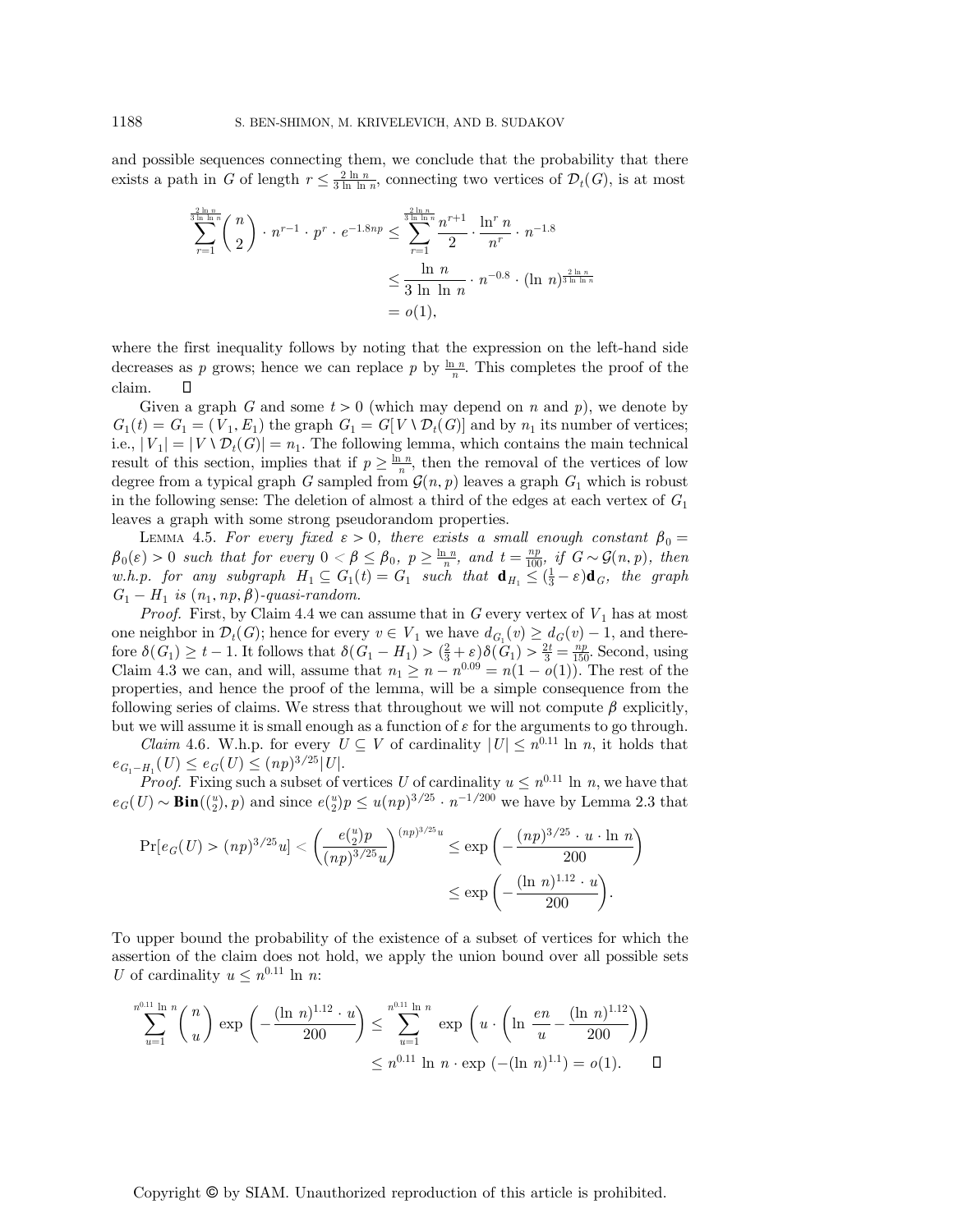*Claim* 4.7. W.h.p. every  $U \subseteq V$  of cardinality  $|U| \leq 12\beta n$  satisfies  $e_{G_1-H_1}(U) \leq$  $e_G(U) \leq 50\beta np|U|.$ 

*Proof.* Very similarly to the proof of Claim 4.6, we fix a subset of vertices  $U$  of cardinality  $1 \le u \le 12\beta n$ ; then noting that  $e_G(U) \sim Bin(\binom{u}{2}, p)$ , and since  $\binom{u}{2}p \le 50\beta n n$  we have by Lemma 2,3 that  $50\beta npu$ , we have by Lemma 2.3 that

$$
\Pr[e_G(U) > 50\beta n p u] < \left(\frac{e^{\frac{u}{2}} p}{50\beta n p u}\right)^{50\beta n p u} \le \exp\left(-50\beta n p u \ln \frac{100\beta n}{e u}\right).
$$

To upper bound the probability of the existence of a subset of vertices for which the assertion of the claim does not hold, we apply the union bound over all possible sets U of cardinality  $1 \le u \le 12\beta n$ :

$$
\sum_{u=1}^{12\beta n} {n \choose u} \exp\left(-50\beta n p u \ln \frac{100\beta n}{eu}\right)
$$
  

$$
\leq \sum_{u=1}^{12\beta n} \exp\left(u \cdot \left(\ln \frac{en}{u} - 50\beta n p \ln \frac{100\beta n}{eu}\right)\right)
$$
  

$$
\leq \sum_{u=1}^{12\beta n} \exp\left(u \cdot \ln \frac{en}{u} \cdot (1 - 50\beta \ln n) - 50\beta \ln n \ln \beta\right)
$$
  
= o(1).

*Claim* 4.8. W.h.p. every two disjoint subsets  $U, Z \subseteq V_1$ , where  $|U| = \beta n_1$  and  $|Z| = n_1(\frac{1}{3} - 27\beta)$  satisfy  $e_{G_1-H_1}(U, Z) \geq n_1 \ln \ln n_1$ .<br>Proof. Fix two such disjoint subsets of vertices L

*Proof.* Fix two such disjoint subsets of vertices  $U, Z \subseteq V_1$  of the required cardinalities and note that

$$
e_{G_1-H_1}(U, Z) = e_{G_1}(U, Z) - e_{H_1}(U, Z)
$$
  
\n
$$
\ge e_G(U, Z) - \sum_{v \in U} d_{H_1}(v)
$$
  
\n
$$
\ge e_G(U, Z) - \left(\frac{1}{3} - \varepsilon\right) \sum_{v \in U} d_G(v).
$$

As  $e_G(U, Z) \sim Bin(|U| \cdot |Z|, p)$ , we can apply Theorem 2.2 item 2 and get that

$$
\Pr[e_G(U, Z) < \left(\frac{1}{3} - 28\beta\right)n_1 \cdot |U| \cdot p] \leq e^{-\Theta(n_1^2 p)} = o(4^{-n_1}),
$$

where the hidden constants in the exponent above are functions of  $\beta$  alone. Next, we prove that the random variable  $X(G) = \sum_{v \in U} d_G(v)$  is very likely not to deviate much from its expectation. To achieve this we resort to the Azuma–Hoeffding inequality for from its expectation. To achieve this we resort to the Azuma–Hoeffding inequality for martingales of bounded variance (see, e.g.,  $[1,$  Theorem 7.4.3]). Note that for any two graphs on the vertex set  $V$  that differ by a single edge, their value of  $X$  can change by at most 2, and  $\mathbf{E}[X(G)] = |U|(n-1)p < (1+o(1))|U|n_1p$ . In order to divulge the value of X one only needs to expose the pairs of vertices that have at least one endpoint in U. This implies that the total variance of the martingale is at most  $\beta n_1^2 p(1-p)$ , and hence

$$
\Pr[X(G) > (1+\beta)|U|n_1p] \le e^{-\Theta(n_1^2p)} = o(4^{-n_1}),
$$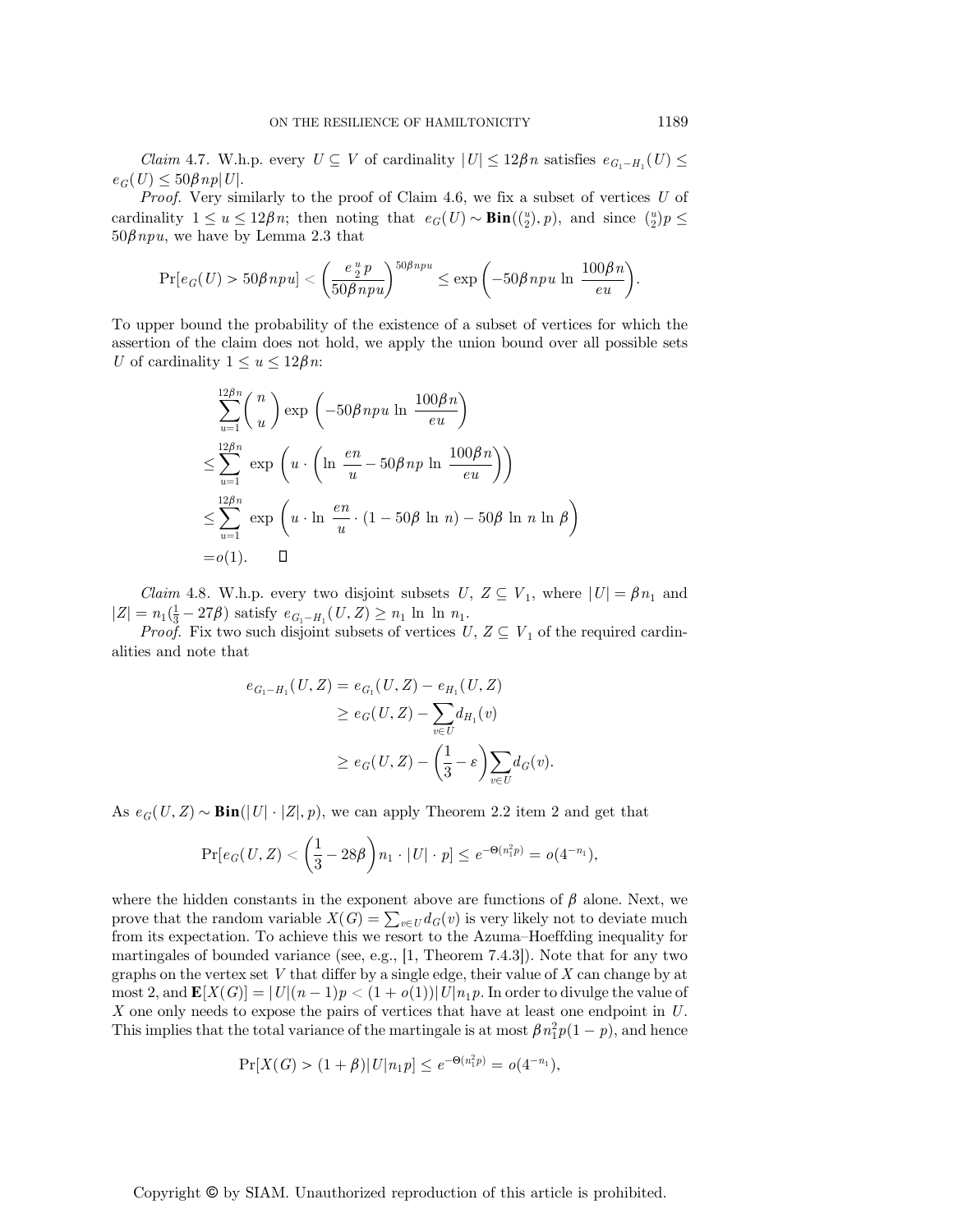where the hidden constants in the exponent above are, again, functions of  $\beta$  alone. Recalling that  $\beta$  can be made small enough with respect to  $\varepsilon$  and that  $|U|n_1p \gg$  $n_1$  ln ln  $n_1$ , we have that

$$
\left(\frac{1}{3} - 28\beta\right) > \left(\frac{1}{3} - \varepsilon\right)(1 + \beta) + \frac{n_1 \ln \ln n_1}{|U|n_1 p},
$$

and hence  $Pr[e_{G_1-H_1}(U, Z) < n_1 \ln \ln n_1] = o(4^{-n_1})$ . By applying the union bound over all pairs of subsets of vertices U and Z, the proof of the claim in completed.  $\square$ all pairs of subsets of vertices  $U$  and  $Z$ , the proof of the claim in completed. Recalling Definition 3.1 completes the proof of the lemma. □

We can now present the main result of this section which based on the above is readily established. In what follows let  $G = (V, E)$ , with vertex set  $V = [n]$ , be sampled from  $\mathcal{G}(n, p)$  and let  $t = \frac{np}{100}$ . We recall that for every  $\varepsilon > 0$  if  $\mathbf{d} = (d_1, \ldots, d_n)$  is<br>the degree sequence of  $G$  then  $\tilde{\mathbf{d}}(t, \varepsilon) = (\tilde{d}, \ldots, \tilde{d}_n)$  is the sequence defined by the degree sequence of  $\tilde{G}_{\lambda}^{(0)}$  then  $\tilde{\mathbf{d}}(t, \varepsilon) = (\tilde{d}_1, \ldots, \tilde{d}_n)$  is the sequence defined by  $\tilde{d}_1 = d - 2$  for every  $v \in \mathcal{D}_\lambda(G)$  and  $\tilde{d}_2 = d (1/3 - \varepsilon)$  for every  $V_{\lambda} = V \setminus \mathcal{D}_\lambda(G)$  $\tilde{d}_v = d_v - 2$  for every  $v \in \mathcal{D}_t(G)$  and  $\tilde{d}_v = d_v(1/3 - \varepsilon)$  for every  $V_1 = V \setminus \mathcal{D}_t(G)$ .<br>COPOLLARY 4.9 For every fixed  $\varepsilon > 0$ , there exists a small enough cons

COROLLARY 4.9. For every fixed  $\varepsilon > 0$ , there exists a small enough constant  $\beta_0 = \beta_0(\varepsilon) > 0$  such that for every  $0 < \beta \leq \beta_0$  and  $p \geq \frac{\ln n + \ln \ln n + \omega(1)}{n}$ , the following holds. W.h.p. every subgraph  $H \subseteq G$  of degree sequence  $\mathbf{d}_H \leq \tilde{\mathbf{d}}(t,\varepsilon)$  is such that the graph  $G - H$  contains a subgraph  $\Gamma_0 \in \mathcal{L}(n, \beta)$  that spans at most  $2 \cdot 10^6 \beta n^2 p$  edges. Moreover, adding to  $\Gamma_0$  any subset of edges  $E_0 \subseteq E$  results in a graph in  $\mathcal{L}(n, \beta)$  and the partition  $V = \mathcal{D}_t(G) \cup V_1$  guarantees that  $\Gamma_0 + E_0$  is in  $\mathcal{L}(n, \beta)$ .

*Proof.* Fix  $\varepsilon > 0$ , let  $\beta_0$  be as guaranteed by Lemma 4.5, let  $0 < \beta \leq \beta_0$ , and set  $t = \frac{np}{100}$ . Fix a subgraph  $H \subseteq G$  with degree sequence  $\mathbf{d}_H \leq \tilde{\mathbf{d}}(t, \varepsilon)$ , denote by  $G = G(t) = (V, F)$  let  $H = H[V]$  and set  $n_i = |V_i|$ . We can assume that  $G$  $G_1 = G_1(t) = (V_1, E_1)$ , let  $H_1 = H[V_1]$ , and set  $n_1 = |V_1|$ . We can assume that G satisfies the following properties:

- 1.  $\delta(G-H) \geq 2$  (Theorem 4.2).
- 2.  $|\mathcal{D}_t(G)| \leq n^{0.09}$  (Claim 4.3).
- 3. There is no path of length at most  $\frac{2 \ln n}{3 \ln \ln n}$  with both (possibly identical) endpoints in  $|\mathcal{D}_t(G)|$  (Claim 4.4).
- 4.  $G_1 H_1$  contains a  $(\beta n_1, f_\beta)$ -expander spanning subgraph  $\Gamma$  with at most  $10^6 \beta n^2 p$  edges (Lemmas 4.5 and 3.2, where Claim 4.1 can be used to bound the number of edges in  $e(G_1)$ .

To get the graph  $\Gamma_0$ , we add to the graph  $\Gamma$  the set of vertices  $D = \mathcal{D}_t(G)$  with all of its incident edges from  $G - H$ . Note that  $\Gamma_0 \in \mathcal{L}(n, \beta)$  (using the partition  $V = V_1 \cup D$ )<br>and that  $e(\Gamma_0) = e(\Gamma) + e_G$   $\Gamma(D, V_1) < 10^6 R n^2 n + t$ ,  $n^{0.1} < 2$ ,  $10^6 R n^2 n$  as claimed and that  $e(\Gamma_0) = e(\Gamma) + e_{G-H}(D, V_1) \leq 10^6 \beta n^2 p + t \cdot n^{0.1} < 2 \cdot 10^6 \beta n^2 p$  as claimed.<br>Consider any subset of edges  $F_e \subseteq E(G)$ . As the vertices of D form an independent

Consider any subset of edges  $E_0 \subseteq E(G)$ . As the vertices of D form an independent set, all edges of  $E_0$  that are not in  $\Gamma_0$  must have at least one endpoint in  $V_1$ . The addition cannot create a path of length at most  $\frac{2 \ln n}{3 \ln \ln n}$  between endpoints in D since no such path exists in G. The addition of any edge from  $E_G(D, V_1)$  to  $\Gamma_0$  can only increase the degree of every vertex from D, and, finally, the addition of any edge from  $E_G(V_1)$  to  $\Gamma_0$  clearly leaves the induced subgraph on  $V_1$  as a  $(\beta n_1, f_\beta)$ -expander (as this is a monotone increasing graph property), and therefore the same partition of the vertex set  $V = V_1 \cup D$ <br>also implies that  $\Gamma_0 + E_0 \in \mathcal{L}(n, \beta)$ also implies that  $\Gamma_0 + E_0 \in \mathcal{L}(n, \beta)$ .

5. Proof of Theorem 1. We can now provide the full proof of the main result of this paper—namely, the proof of Theorem 1. The road we take to achieve this is to show that given a typical graph G sampled from  $\mathcal{G}(n, p)$ , no matter how  $H \subseteq G$  is chosen (given that it satisfies the conditions on its degree sequence), not only will the graph  $G-H$  contain a sparse expander subgraph  $\Gamma$ , it will also have as edges enough boosters with respect to  $\Gamma$  as to transform it into a Hamiltonian graph.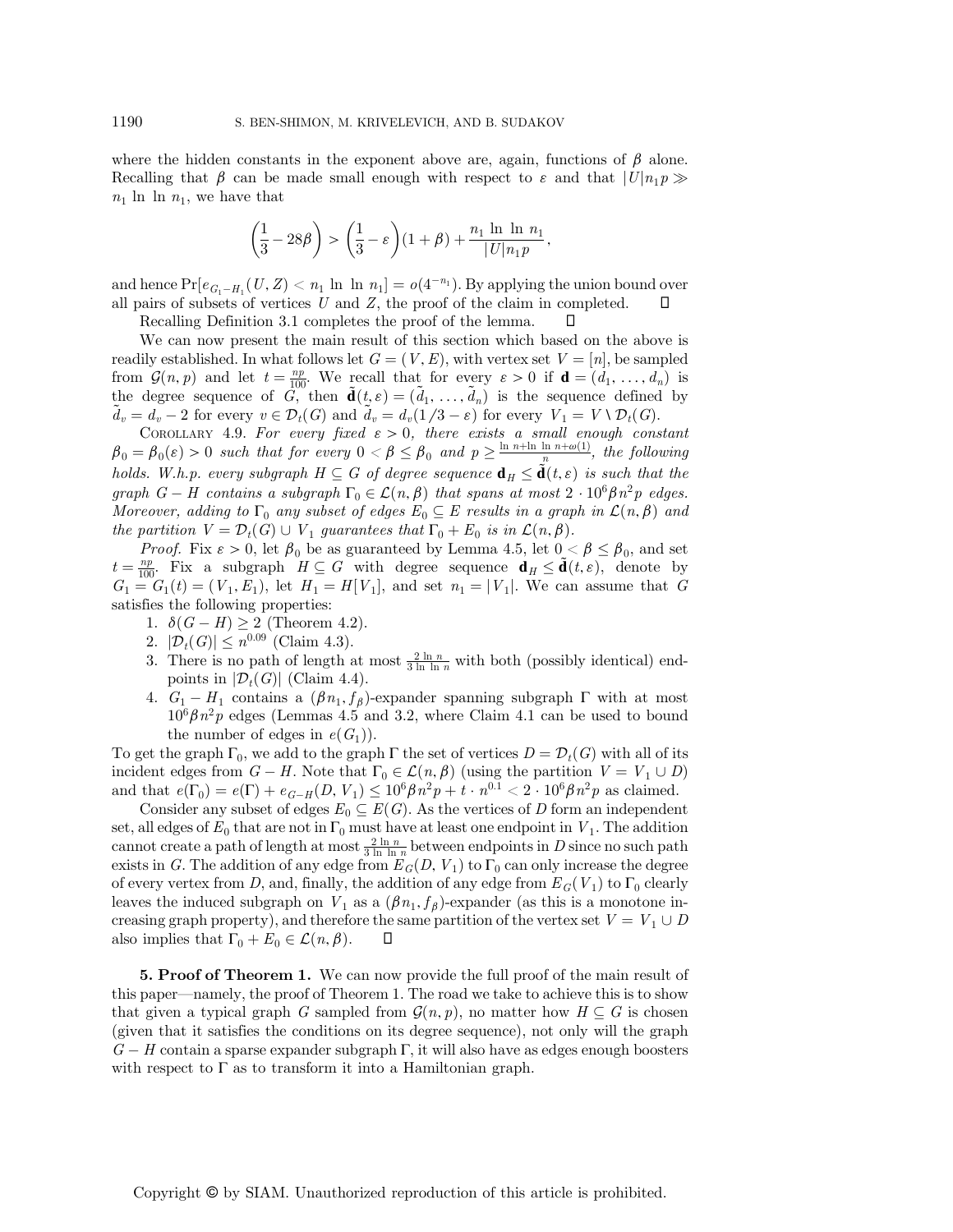*Proof of Theorem* 1. Fix  $\varepsilon > 0$ , set  $\beta = \beta(\varepsilon)$  to be a sufficiently small constant such that the assertion of Corollary 4.9 holds, and let  $G \sim \mathcal{G}(n, p)$  be with degree sequence **d**. If G does not satisfy the conclusion of Corollary 4.9, we say that  $G$  is *corrupted* and denote by  $\mathcal{A}_G$  this event of probability  $o(1)$ .

Assume, then, that G is not corrupted and not  $\tilde{\mathbf{d}} = \tilde{\mathbf{d}}(\frac{np}{100}, \varepsilon)$ -resilient to  $HAM$ ; i.e., there exists a subgraph  $H_0$  with degree sequence  $\mathbf{d}_H \leq \mathbf{d}$  for which  $G - H_0$  is not Hamiltonian. Corollary 4.9 implies that  $G - H_0$  contains a subgraph  $\Gamma_0 \in \mathcal{L}(n, \beta)$  that spans at most  $2 \cdot 10^6 \beta n^2 p$  edges, and moreover, adding to it any subset of edges from  $E_1 \subseteq E(G)$  results in a graph  $\Gamma_0 + E_1 \in \mathcal{L}(n, \beta)$ . Lemma 3.4 implies that there must exist a set  $E_0 \subseteq E(G - H - \Gamma_0) \subseteq E(G)$  of at most n edges for which  $|N_{G-(\Gamma_0+E_0)}(v) \cap$  $\mathcal{B}_{\Gamma_0+E_0}(v) \leq \tilde{d}_v$  for every vertex  $v \in V$ . As  $|E_0| \ll e(\Gamma_0)$  from the above, we conclude that  $\Gamma_2 = \Gamma_0 + E_0 \in \mathcal{L}'(n, \beta) = {\Gamma \in \mathcal{L}(n, \beta) : |E(\Gamma)| \le 10^7 \beta n^2 p}.$ <br>Corollary 4.9 guarantees that  $V = V + \mathcal{D}(G)$  is a partition

Corollary 4.9 guarantees that  $V = V_1 \cup \mathcal{D}_t(G)$  is a partition of the vertex set for which  $\Gamma_2$  satisfies the properties of  $\mathcal{L}(n,\beta)$ . Lemma 3.6 implies that the set  $A =$  $\{v \in V_1: |B_{\Gamma_2}(v)| \ge n(1/3+\beta)\}\$  must satisfy  $|A| \ge n(1/3+\beta)$ . Let  $A_0 \subseteq A$  be a subset of cardinality  $|A_0| = \frac{n}{3}$ .<br>So in fact, for noncorru

So, in fact, for noncorrupted  $G$  we will resort to bounding the event that there exists a graph  $\Gamma_2 \in \mathcal{L}'$  that is contained in G for which  $|N_{G-\Gamma_2}(v) \cap \mathcal{B}_{\Gamma_2}(v)| \leq \tilde{d}_v = (\frac{1}{3} - \varepsilon) d_v$ <br>for every vertex  $v \in A$ . One should note that from the independence of the appearance for every vertex  $v \in A_0$ . One should note that from the independence of the appearance of edges in the  $\mathcal{G}(n, p)$  model, given some  $\Gamma_2 \in \mathcal{L}'$ , the events  $[\Gamma_2 \subseteq G]$  and  $[|N_{G-\Gamma_2}(v) \cap$ <br> $\mathcal{B}_{\sim}(v)| \leq \tilde{d}$  l are independent as they stem from the appearance of disjoint sets of edges  $\mathcal{B}_{\Gamma_2}(v) \le \tilde{d}_v$  are independent as they stem from the appearance of disjoint sets of edges, i.e.,  $e(\Gamma_2)$  and  $\binom{V}{2} \setminus e(\Gamma_2)$ , respectively. Putting it all together yields that the probability that  $G$  is not **d**-resilient to  $\mathcal{H}AM$  is upper bounded by that G is not **d**-resilient to  $HAM$  is upper bounded by

$$
\Pr[\mathcal{A}_{G}] + \Pr[\exists \Gamma_{2} \in \mathcal{L}'.(\Gamma_{2} \subseteq G) \land (\forall v \in V. |N_{G-\Gamma_{2}}(v) \cap \mathcal{B}_{\Gamma_{2}}(v)| \leq \tilde{d}_{v})|\tilde{\mathcal{A}}_{G}]
$$
\n
$$
\leq o(1) + \frac{1}{\Pr[\tilde{\mathcal{A}}_{G}] \sum_{\Gamma_{2} \in \mathcal{L'}} \Pr[\Gamma_{2} \subseteq G] \cdot \Pr[\forall v \in V. |N_{G-\Gamma_{2}}(v) \cap \mathcal{B}_{\Gamma_{2}}(v)| \leq \tilde{d}_{v}]
$$
\n
$$
\leq o(1) + (1 + o(1)) \sum_{\Gamma_{2} \in \mathcal{L'}} p^{e(\Gamma_{2})} \times
$$
\n
$$
\Pr\left[\sum_{v \in A_{0}} |N_{G-\Gamma_{2}}(v) \cap \mathcal{B}_{\Gamma_{2}}(v)| \leq \left(\frac{1}{3} - \varepsilon\right)(2e_{G}(A_{0}) + e_{G}(A_{0}, V \setminus A_{0}))\right].
$$

Taking into account that we are using a union bound argument by summing over all graphs  $\Gamma_2 \in \mathcal{L}'$  (and there may be an exponential number of those), it is left to show that every summand in the above expression is exponentially small. We define the following random variable (which depends on the choice of  $\Gamma_2$ ). Let

$$
X = X(G) = \sum_{v \in A_0} |N_{G - \Gamma_2}(v) \cap B_{\Gamma_2}(v)|,
$$

whose expectation satisfies

$$
\mathbf{E}[X] = \sum_{v \in A_0} \mathbf{E}[|N_{G-\Gamma_2}(v) \cap B_{\Gamma_2}(v)|] = p \cdot \sum_{v \in A_0} \mathbf{E}[|B_{\Gamma_2}(v)|] \ge \frac{n^2 p}{9}.
$$

Note that for any two graphs on the vertex set  $V$  that differ by a single edge, their value of  $X$  can change by at most 2 (1 for every endpoint of the edge); hence we can apply the Azuma–Hoeffding inequality for martingales of bounded variance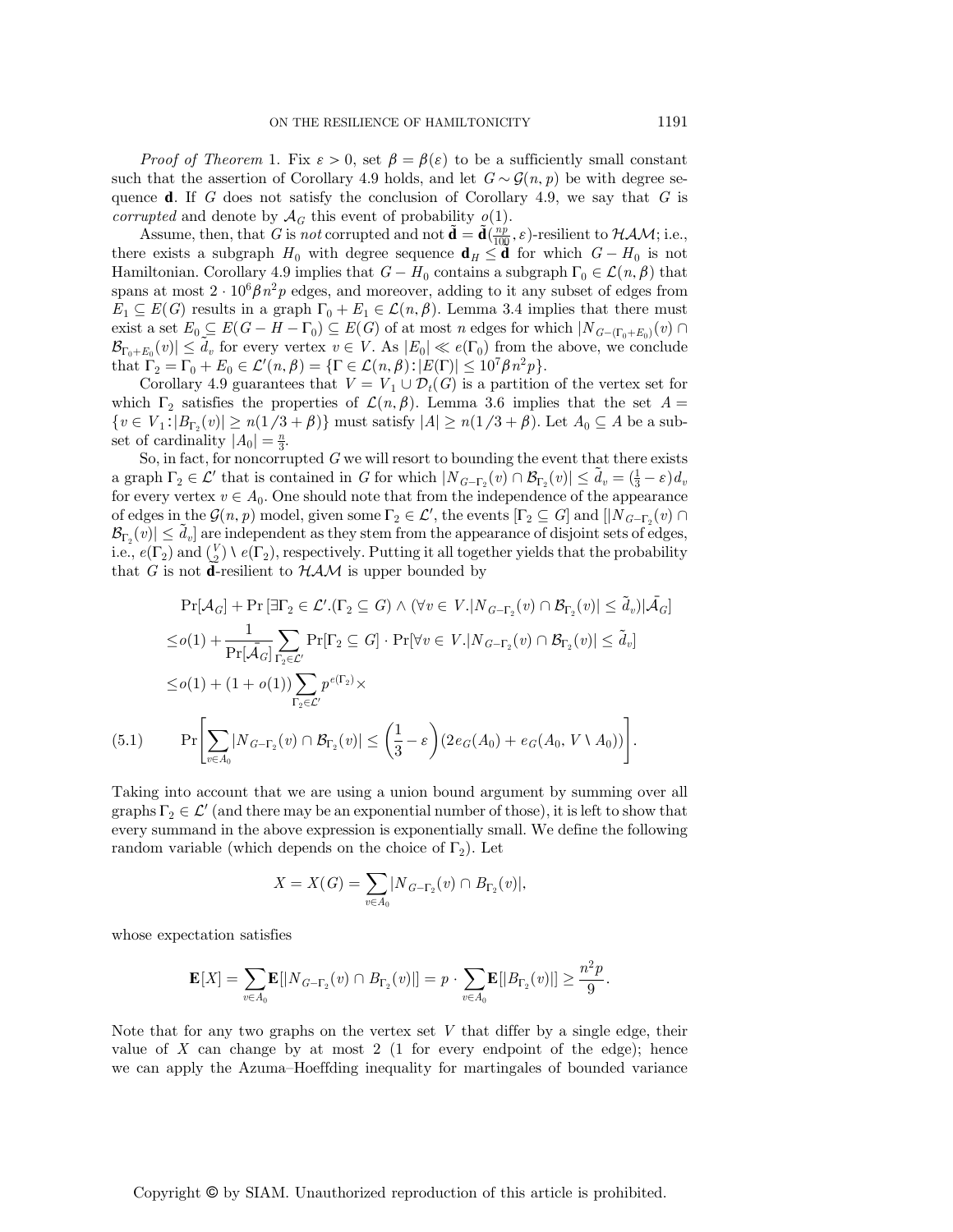(see, e.g., [1, Theorem 7.4.3]) to prove that X is concentrated around its expectation. In the process of "exposing" the edges of the graph, it suffices to expose only the pairs with an endpoint in  $A_0$  which are nonedges of  $\Gamma_2$ . This implies that the total variance of the martingale is upper bounded by  $\frac{n^2}{3}p(1-p)$ , and hence

(5.2) 
$$
\Pr\left[X(G) \leq \frac{n^2 p}{9} (1 - \varepsilon)\right] \leq \exp\left(-\Theta(\varepsilon^2 n^2 p)\right).
$$

On the other hand, by a standard application of Theorem 2.2 (the Chernoff bound), it follows that

$$
\Pr\bigg[\exists U \subseteq V. |U| = \frac{n}{3} \land 2e(U) + e(U, V \setminus U) > \frac{n^2 p}{3} (1 + \varepsilon) \bigg] = \exp\left(-\Theta(\varepsilon^2 n^2 p)\right).
$$
\n(5.3)

Using the fact that  $\frac{n^2p}{9}(1-\varepsilon) \ge \frac{n^2p}{3}(\frac{1}{3}-\varepsilon)(1+\varepsilon)$ , it follows from (5.2) and (5.3) that

$$
\Pr\bigg[X \le \bigg(\frac{1}{3} - \varepsilon\bigg) (2e_G(A_0) + e_G(A_0, V \setminus A_0))\bigg] \le \exp\left(-\Theta(\varepsilon^2 n^2 p)\right).
$$

Returning to our upper bound on the probability that G is not **d**-resilient to  $HAM$ , we set  $\mu = 10^7 \beta$ . Plugging in the above in (5.1), the probability is upper bounded by

$$
o(1) + (1 + o(1)) \sum_{m=1}^{\mu n^2 p} \binom{\binom{n}{2}}{m} \cdot p^m \cdot \exp(-\Theta(\varepsilon^2 n^2 p))
$$
  
\n
$$
\leq o(1) + (1 + o(1)) \sum_{m=1}^{\mu n^2 p} \left(\frac{en^2 p}{2m}\right)^m \cdot \exp(-\Theta(\varepsilon^2 n^2 p))
$$
  
\n
$$
\leq o(1) + \exp\left(\Theta\left(\mu n^2 p \ln \frac{1}{\mu}\right) - \Theta(\varepsilon^2 n^2 p)\right) = o(1),
$$

where the transition from the first to the second inequality follows from the fact that  $\binom{m}{m}$  is increasing with m or the given range, and that  $p$  (and  $\mu$ ) can be enough with respect to  $\varepsilon$ . This completes the proof of the theorem.  $\left(\frac{en^2p}{m}\right)^m$  is increasing with m for the given range, and that  $\beta$  (and  $\mu$ ) can be chosen small

6. Concluding remarks and further research directions. This work is yet another building block in the recently initiated research area of resilience of graph properties. The generalized approach allowed us to tackle in a uniform way two different problems regarding Hamiltonicity. The main motivation for studying resilience of the type considered in this work is the ability to have refined control over vertices of small degree that create the main obstacle for Hamiltonicity when  $p$  is in the low end of the range. As p grows, the degree sequence of the graph becomes more and more balanced, so this approach does not seem to be suitable (or even necessary) for larger values of  $p$ . Although in this work some progress has been made on the two fronts (the local resilience of random graphs with respect to  $HAM$  and optimal packing of Hamilton cycles in random graphs), there are still gaps to fill in order to settle the two main questions considered in this paper, and we believe new ideas will be needed to resolve them completely.